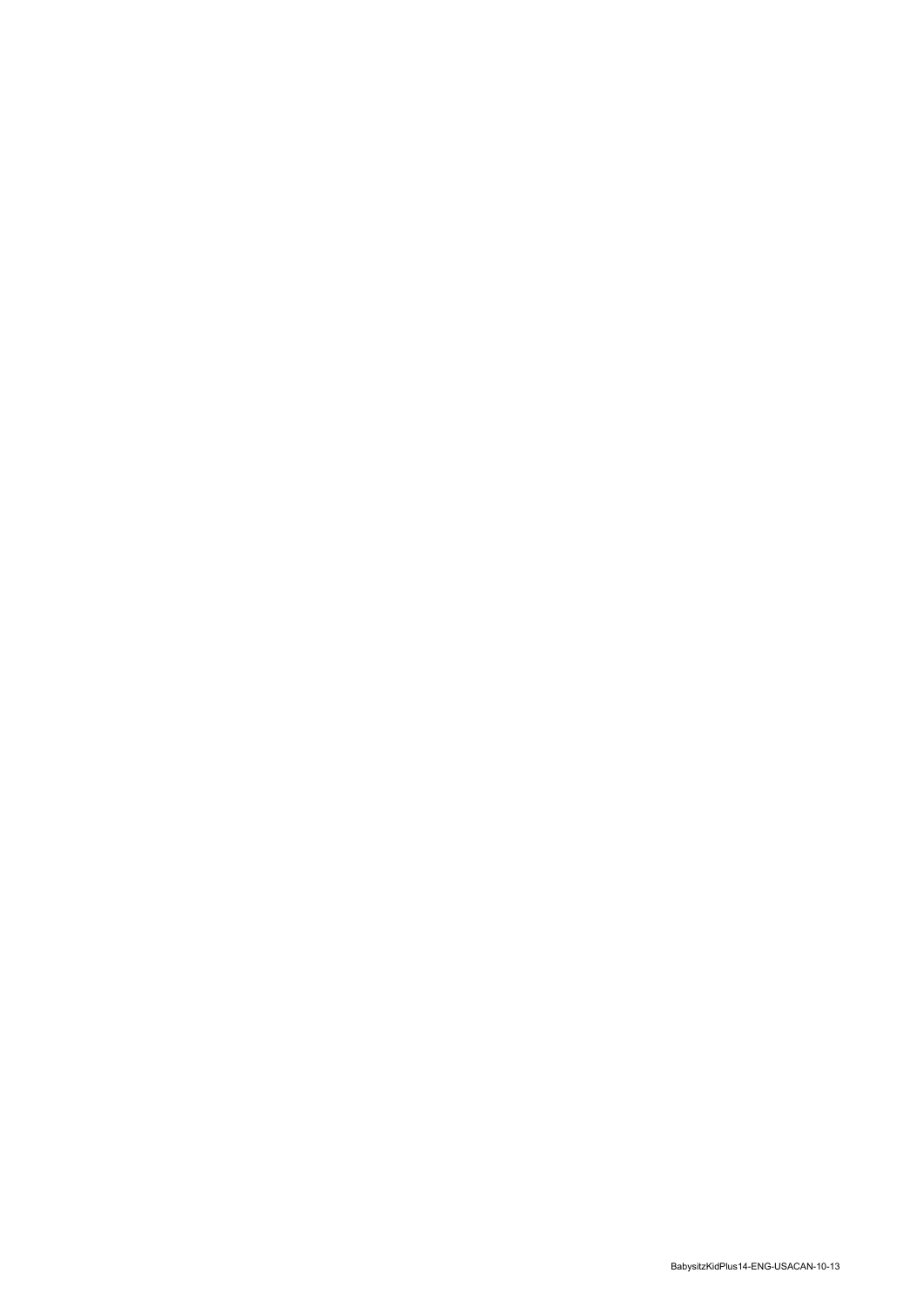

# **Safety Guidelines**

#### **Symbols and warnings**



 $\sqrt{N}$ 

 $\bigwedge$ 

**DANGER!** 

*DANGER indicates a hazardous situation which, if not avoided, will result in death or serious injury.*

# **ARNING!**

*WARNING indicates a hazardous situation which, if not avoided, could result in death or serious injury.*

# **CAUTION!**

*CAUTION indicates a hazardous situation which, if not avoided, could result in minor or moderate injury.*

# **NOTICE**

*NOTICE indicates a situation which, if not avoided, could result in damage to the Infant Sling or the Croozer Kid Plus or the environment.*

*Tip: In this manual, "Tip" indicates helpful advice about the use or maintenance of the Infant Sling.* 

#### **Who can use the Infant Sling?**

The Infant Sling is intended for use with infants between approx. four weeks and 10 months of age who are unable to sit upright unassisted. The Infant Sling cannot be used with infants with a height of more than 29.5 inches (75 cm) or a weight of more than 22 lbs (10 kg).

#### **How should the Infant Sling be used?**

This Infant Sling is intended for private use for carrying infants and can only be used with the Stroller and Jogger versions of the Croozer Kid Plus for 1 and Croozer Kid Plus for 2. The instructions and safety guidelines provided in this manual must be followed at all times. The Infant Sling must be properly installed to professional standards.

The Croozer Kid Plus for 1 can only be used with one Infant Sling. The Croozer Kid Plus for 2 can be used with two Infant Slings. It is also possible to use the Croozer Kid Plus for 2 with one Infant Sling and a second child who is able to sit upright unassisted.

#### **In what cases is the use of the Infant Sling strictly prohibited?**

Children between 1 and 10 months of age can be transported in an Infant Sling in the Stroller or Jogger, but not in the Trailer. Riding with children under 12 months of age in a bicycle trailer could result in serious injury. Consult your pediatrician before using the Infant Sling for jogging, or any activities other than casual walks.

The Infant Sling may not be used in other Croozer models or in child trailers, Strollers, or Joggers from other manufacturers because these other trailers, Strollers, or Joggers lack the required attachment sites. Never transport animals or cargo together with children. The use of the Infant Sling in the following situations is strictly prohibited: riding with children under 12 months of age in a bicycle trailer,

commercial use, overloading or exceeding the maximum weight and height of the infant, the use of an improperly installed or damaged/defective Infant Sling, or use in a Stroller, or Jogger that has been involved in an accident. Furthermore, certain children may not be permitted to use the Infant Sling owing to a medical condition. Zwei plus zwei GmbH will not be liable for any damages resulting from non compliance with these requirements.

#### **Warnings**

# **WARNING!**

#### **Read and observe this manual**

*This manual contains information that is extremely important for the safe transport of your infant. Therefore, it is essential that you read the entire manual carefully and follow the instructions closely. If you should experience difficulties understanding any of the information or instructions, please contact your Croozer dealer. Keep this manual handy at all times for future reference. If you loan or sell your Infant Sling, pass on this manual to the new user. It is also vitally important that you read and observe the instructions provided in the manual of the Croozer Kid Plus.*

#### **Legal requirements for transporting infants**

*Be sure to observe all laws that apply to the transport of children in child trailers, Strollers, and Joggers. Some countries prohibit the transport of children in child trailers or prescribe certain age limits. In case of doubt, be sure to familiarize yourself with the legal requirements of the country in which you plan to use the Infant Sling with the Croozer Kid Plus.* 

#### **Correct installation**

*The Infant Sling must be properly installed to professional standards. Follow the instructions on correct attachment in the section "Installing the Infant Sling to the Croozer Kid Plus" on page 3. If you should experience difficulties with the installation, please contact your Croozer dealer. An improperly installed Infant Sling could become loose or fall off while pushing your Croozer, resulting in accidents with serious injury or death.*

*The Infant Sling must be pulled taut. When pressure is applied, it should only yield slightly. If the Infant Sling is too loose, the infant could be tossed around in extreme situations, which could lead to serious injury or death.*

*Plastic bags and packaging materials can be dangerous! To avoid danger of suffocation, keep plastic bags and packaging away from babies and children. Babies and children could pull plastic bags or packaging over their heads and suffocate.*

#### **Buckle up!**

*Infants sitting in the Infant Sling of a Croozer Kid Plus must be strapped into the safety harnesses at all times. Follow the instructions provided in this manual for fastening the safety harnesses correctly. Infants who are not properly secured in a safety harness could sustain life-threatening injuries in the case of accidents or sudden stopping.*

# ENG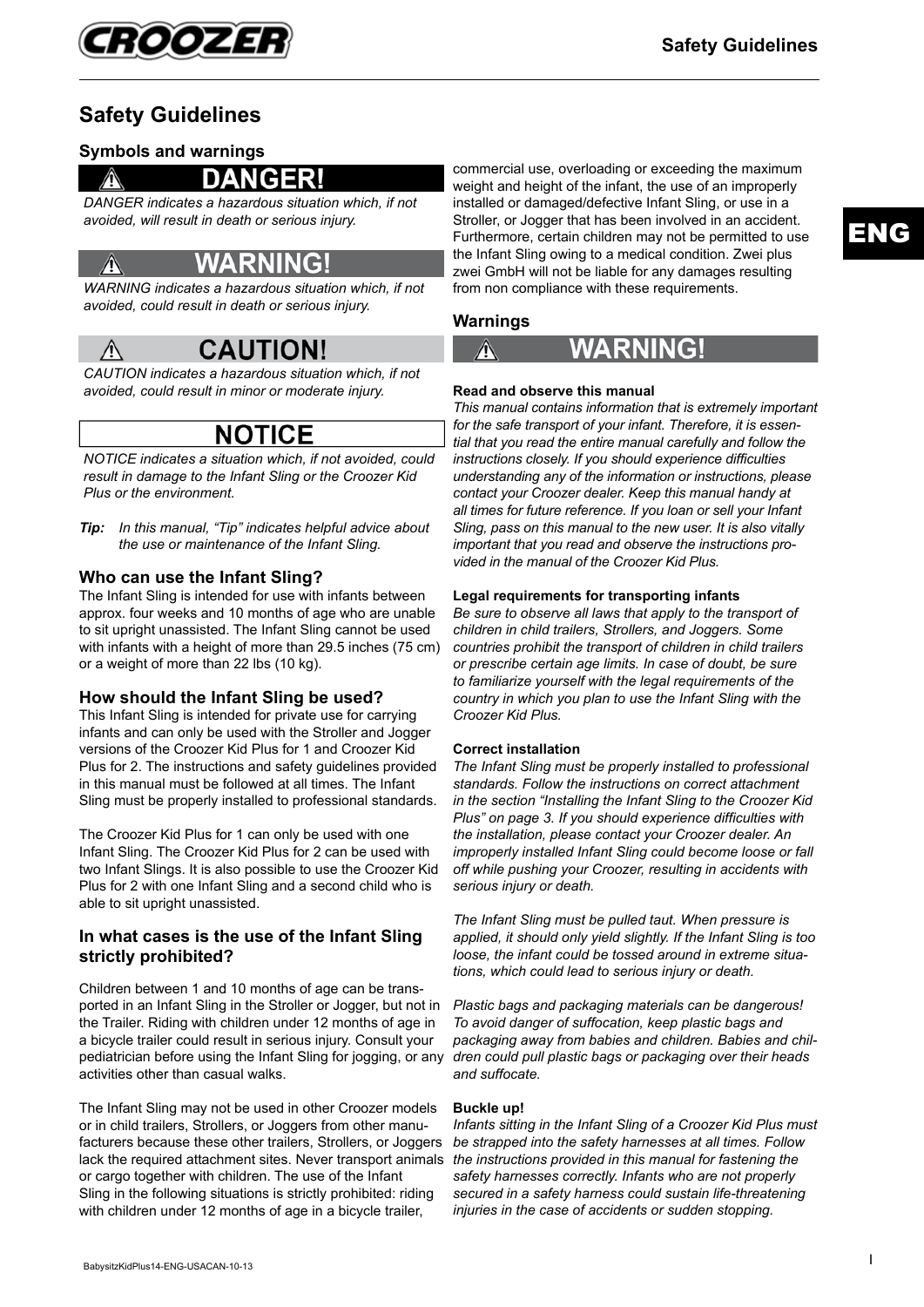*Check all three buckles of the Infant Sling to make sure that they are securely fastened. Improper attachment could result in serious injury or death to the occupant in the event of an accident.*

*The shoulder straps must fit comfortably yet snugly over the infant's shoulders to ensure that the infant is held securely in the Infant Sling. If the straps are too loose, the safety harness may not be able to hold the infant securely, and, in the event of an accident, the infant could slip out, resulting in serious injury or death. Straps that are too tight can cause discomfort to the infant's shoulders.*

*Failure to adjust the straps of the safety harness properly or to fasten the buckles correctly could result in accidents with serious injury or death.*

#### **Adult supervision**

ENG

*Never leave your child in the Infant Sling unattended, not even briefly! In your absence, hazardous, unforeseen situations could arise, including accidents with serious injury or death. It is the adult's responsibility to ensure that the ventilation and temperature in the Croozer is comfortable for the passengers at all times. Check on your infant frequently to make sure he or she is safe and comfortable in the Infant Sling.*

#### **Suitable accessories**

*Use only accessories that have been recommended and approved by Zwei plus zwei GmbH. These are the only accessories that can be used safely with the Infant Sling and the Croozer Kid Plus. When in doubt, consult a Croozer dealer. Zwei plus zwei GmbH cannot be held responsible for any damage resulting from the use of non-approved accessories.* 

#### **Folding the Croozer Kid Plus**

*For transport, the Croozer Kid Plus can be folded to a compact size with the Infant Sling installed. After unfolding, check all attachment sites of the Infant Sling and all locking mechanisms of the Croozer Kid Plus. An improperly installed Infant Sling could become loose or fall off while pushing your Croozer, resulting in accidents with serious injury or death. Never attempt to fold the Croozer Kid Plus with an infant in the Infant Sling. As a result, the infant could suffer serious injuries.*

#### **Orientation and wording**

The terms right and left in this manual always refer to the viewer's perspective (when facing the Croozer's passenger).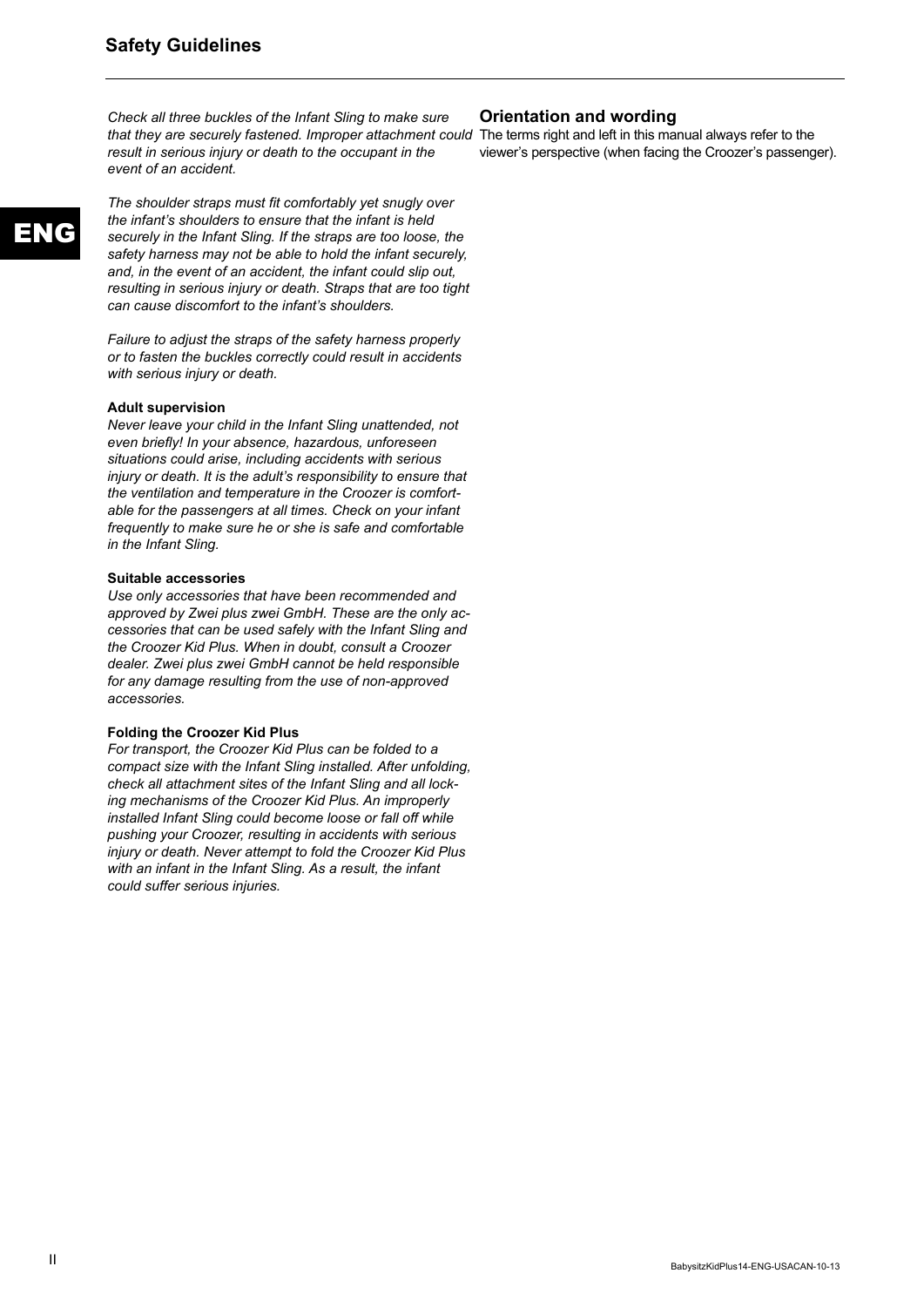

# **Table of Contents**

| Description 2                                                                                                                                                   |
|-----------------------------------------------------------------------------------------------------------------------------------------------------------------|
| Installing the Infant Sling to the<br>Croozer Kid Plus 3<br>Unpacking the Infant Sling. 3<br>Installing the Infant Sling. 3<br>Pulling the Infant Sling taut. 7 |
| Transporting Your Infant Safely 8<br>Fastening and unfastening the safety harness. 8<br>Adjusting the safety harness 9                                          |
| Tips: Walks with Your Infant 10                                                                                                                                 |
| Cleaning, Storage, and Disposal. 10                                                                                                                             |
| Technical Data 10                                                                                                                                               |
| Limited Manufacturer Warranty 10                                                                                                                                |
| <b>Additional Accessories for</b><br>Transporting Infants 11                                                                                                    |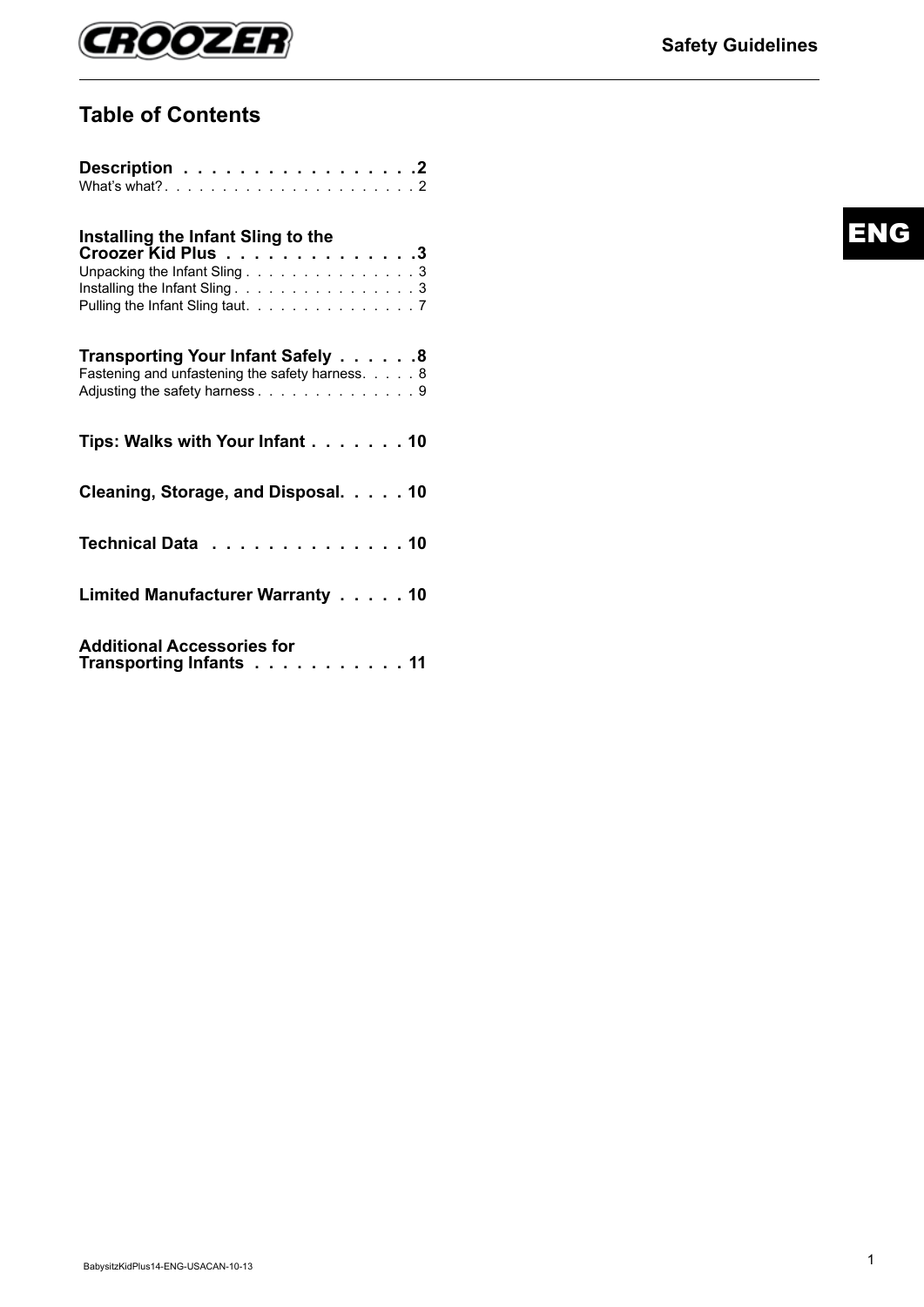

Schematic illustration of the Croozer Kid for 1 with the Infant Sling installed

For increased clarity, several photos in this manual show the Croozer Kid Plus for 1 without its fabric body. The descriptions also apply to the Croozer Kid Plus for 2.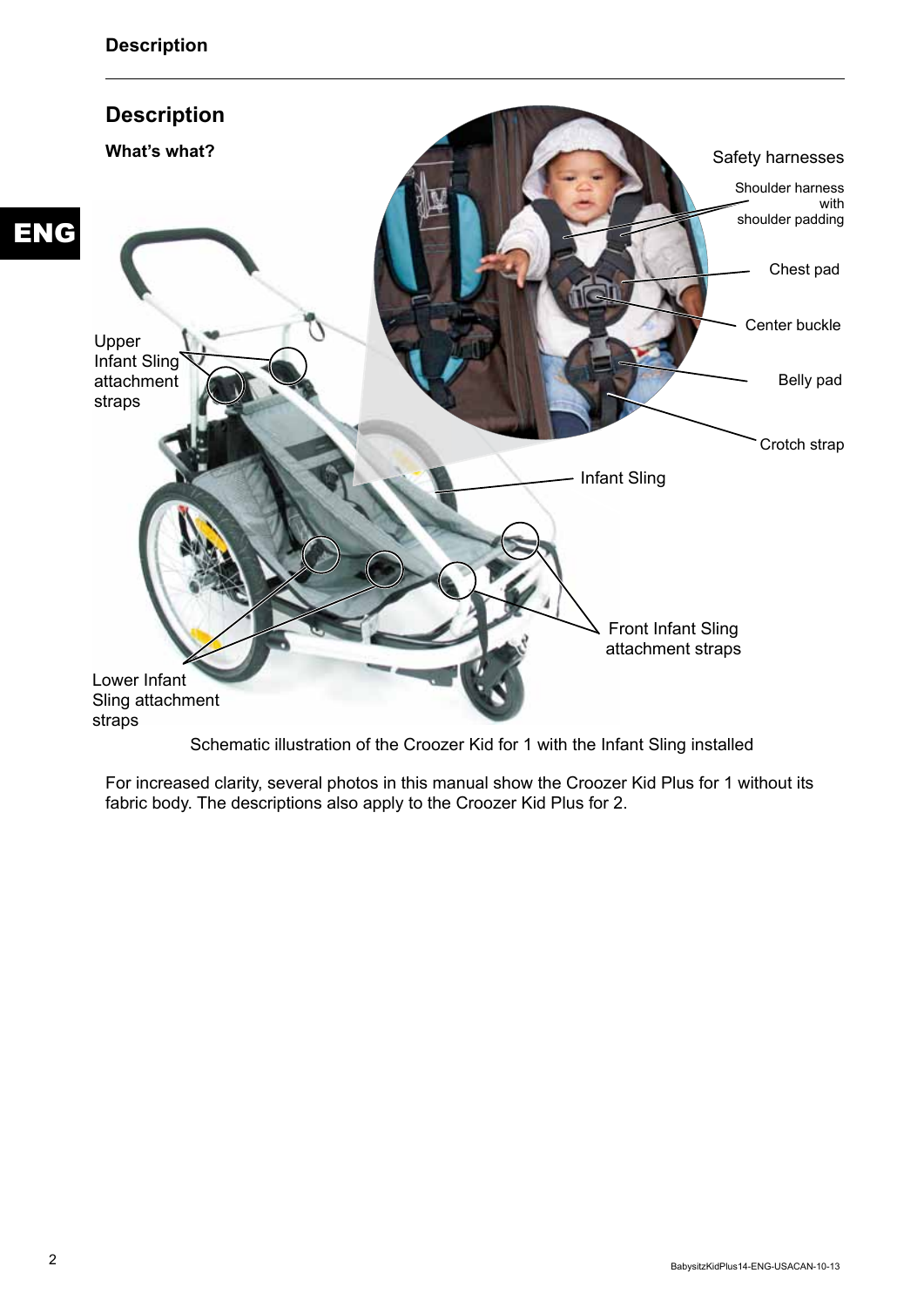

# **Installing the Infant Sling to the Croozer Kid Plus**

### **Unpacking the Infant Sling**

- 1. In the plastic packaging, you will find the Infant Sling with integrated crotch strap (1) and belly pad (2), chest pad (3), two individual shoulder pads (4), and this manual.
- 2. Remove all plastic packaging from the Infant Sling. Recycle all packaging material if possible.

*Plastic bags and packaging materials can be dangerous! To avoid danger of suffocation, keep plastic bags and packaging away from babies and children. Babies and children could pull plastic bags or packaging over their heads and suffocate.*

### **Installing the Infant Sling**

/!\

*The Infant Sling must be properly installed to professional standards! An improperly installed Infant Sling could cause accidents with serious injury or death. If you should experience difficulties understanding or performing the installation, please contact your Croozer dealer.*

Before using the Infant Sling to transport an infant between one and ten months of age in the Stroller, or Jogger, the Infant Sling must be properly installed. This accessory is specially designed for use with the Croozer Kid Plus for 1 or Croozer Kid Plus for 2. The installation is a four-step process:

- *Step A:* Preparing the seat of the Croozer Kid Plus for the attachment of the Infant Sling
- *Step B:* Attaching the Infant Sling to the seat of the Croozer Kid Plus
- *Step C:* Attaching the Infant Sling to the front of the frame
- *Step D:* Attaching the Infant Sling to the top of the seatback

On the top of its frame, the Croozer Kid Plus for 1 has two attachment rings for the installation of an Infant Sling. The Croozer Kid Plus for 2 has four attachment rings on the top of its frame so that an individual Infant Sling can be mounted to the right or left side. It is also possible to install two Infant Slings beside each other in the Croozer Kid Plus for 2, e.g. for transporting twins.

The Infant Sling is attached in four steps (at a total of seven points). The infant is buckled into the seat using an integrated crotch strap with belly pad and chest pad together with the shoulder harnesses from the seat of the Croozer Kid Plus. The remaining components of the Croozer Kid Plus safety-harness system – including the head pad, padding of the shoulder harnesses, lap belts, and crotch strap – are not required. Some of these parts must be removed.





# ENG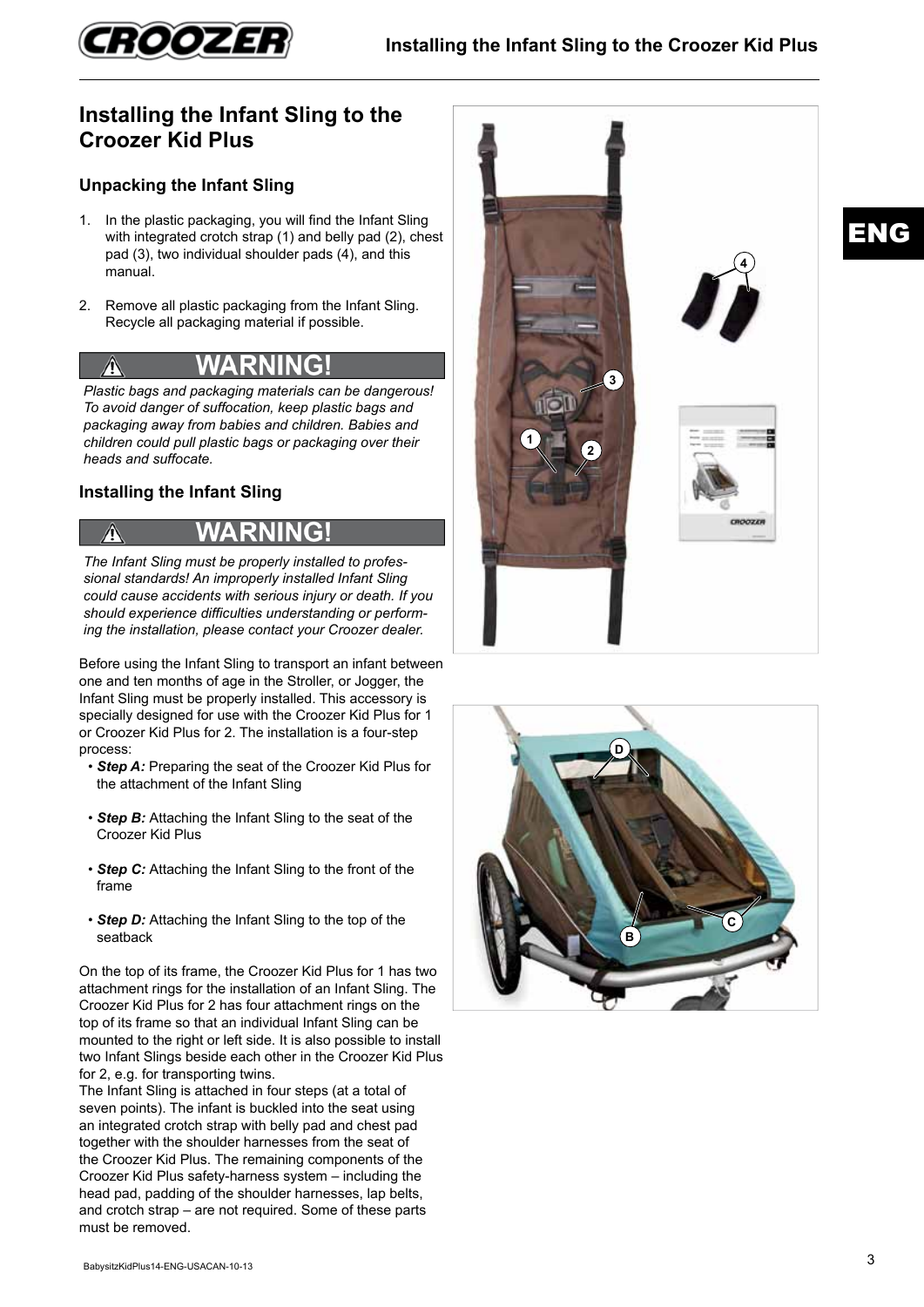#### *Step A:* **Preparing the seat of the Croozer Kid Plus for the attachment of the Infant Sling**

# ENG

1. Remove the head pad (1); with a Croozer Kid Plus for 2, the Infant Sling should ideally be installed on the right side.

- 2. Remove the padding from both shoulder harnesses (2), by opening the Velcro closures. Store all pads for future use.
- 3. Open the padded cover (3) of the center buckle.

The shoulder harnesses from the seat of the Croozer Kid Plus are used for strapping the infant into the Infant Sling. However, the lap belts on the seat of the Croozer Kid Plus are not used for the Infant Sling. Because the lap belts and shoulder harnesses are both connected to the side buckles that are inserted into the center buckle, the lap belts must be removed from these buckles so that the shoulder harnesses can be used for the Infant Sling.

- 4. Pull the end of the lap belt (4) out of the Ladderloc (5).
- 5. Press the button (6) on the side buckle of the center lap buckle and pull the end of the lap belt (4) out of the buckle.
- 6. Repeat steps 4 and 5 to remove the second lap belt.

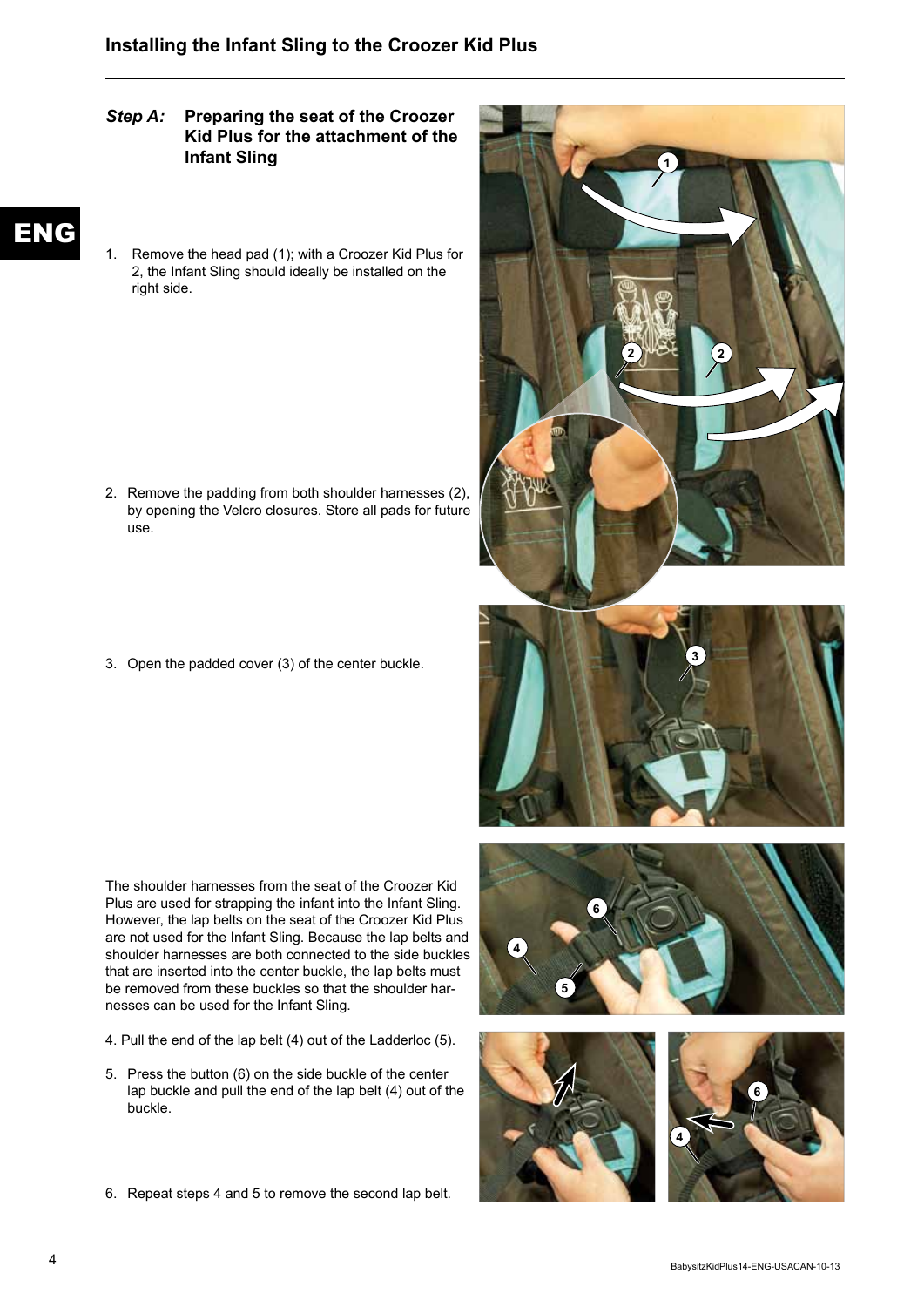

- 7. Press the button (7) of the center buckle and pull both side buckles (8) out of the center lap buckle.
- 8. Pull the crotch strap (9) out of the belly pad (10), and store the pad for future use.

#### *Step B:* **Attaching the Infant Sling to the seat of the Croozer Kid Plus**

On the back of the Infant Sling, there are three straps that attach to the three loops (11) on the seat of the Croozer Kid Plus.

- 9. Place the Infant Sling on the seat of the Croozer Kid Plus (in the middle of the one-seater or, if installing to a two-seater, preferably on the right side) and fold the upper part of the Infant Sling forward so that it's easier to reach the attachment straps on the back of the Infant Sling.
- 10. Feed the middle attachment strap (11a) of the Infant Sling with the buckle through the loop (12) on the crotch strap of the Croozer Kid Plus seat. Insert the male end of the buckle (13) into the female end (14) on the Infant Sling. You should hear a click and be able to see that the buckle is securely fastened.
- 11. Feed the left attachment strap (15) of the Infant Sling with the buckle through the loop (16) to the left of the lap belt on the left side of the seat of the Croozer Kid Plus. Insert the male end of the buckle (17) into the female end (18) on the Infant Sling. You should hear a click and be able to see that the buckle is securely fastened.
- 12. Attach the right attachment strap of the Infant Sling in the same manner.

# **WARNING!**

*Check all three buckles to make sure that they are securely fastened. Improper attachment could result in serious injury or death to the occupant in the event of an accident.*

13. Tighten all three attachment straps.























 $\mathbb{A}$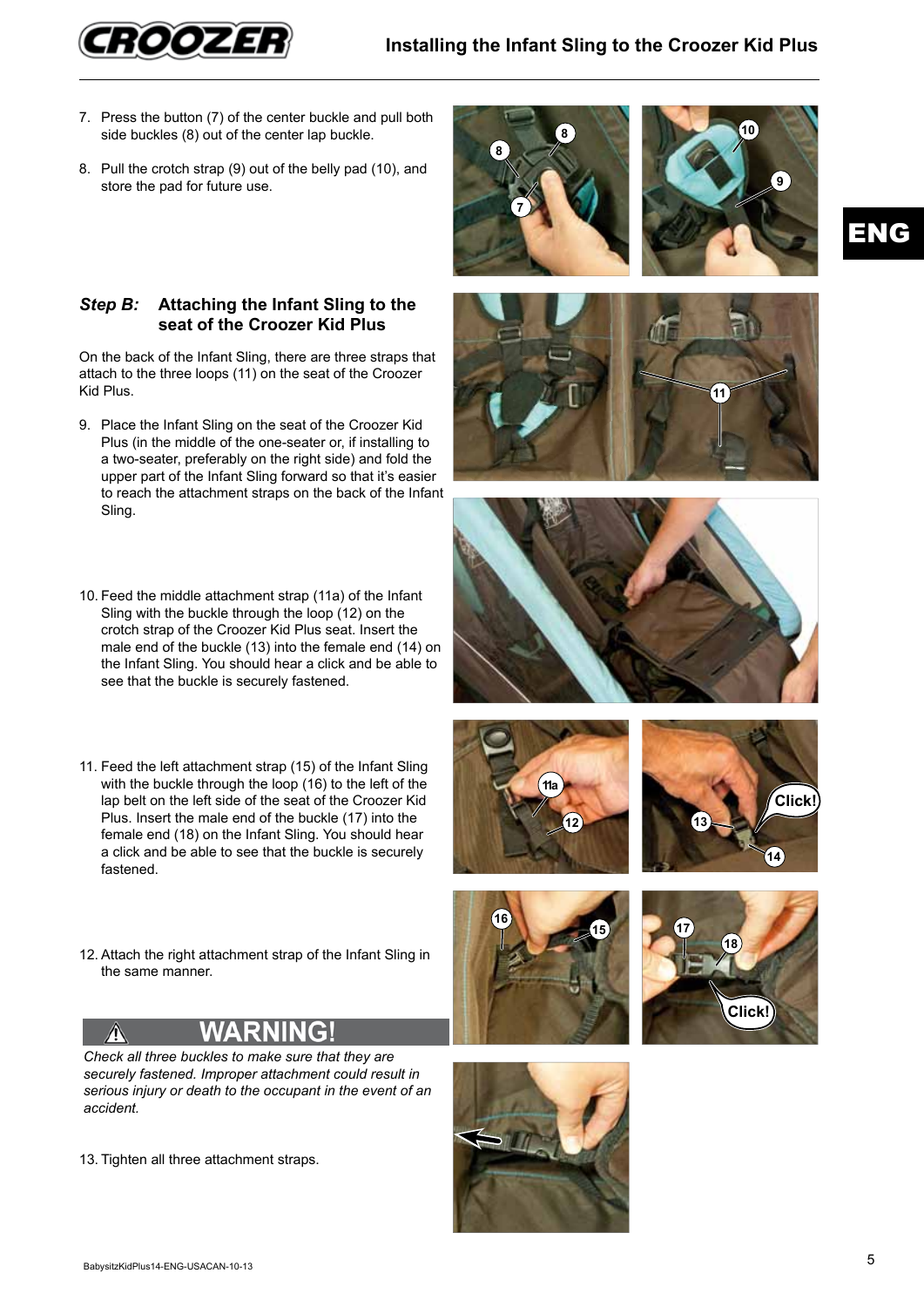#### *Step C:* **Attaching the Infant Sling to the front of the frame**

- 14. Wrap the loose end of the strap (20) from below around the front crossbar (21) of the Croozer Kid Plus and feed it back through the Ladderloc (19) as shown in the diagram.
- 15. Attach the second front strap in the same manner.
- 16. Tighten the straps in both Ladderlocs (19) until there is a gap of approx. 2 inches (5 cm) between the Infant Sling and the front crossbar.





17. Feed the two shoulder harnesses (22) from the seat of the Croozer Kid Plus through the lower (23) or upper (24) slits in the Infant Sling, depending on the size of the infant.

# **WARNING!**

 $\bigwedge$ 

*The shoulder straps must fit comfortably yet snugly over the infant's shoulders to ensure that the infant is held securely in the Infant Sling. If the straps are too loose, the safety harness may not be able to hold the infant securely, and, in the event of an accident, the infant could slip out, resulting in serious injury or death. Straps that are too tight can cause discomfort to the infant's shoulders.*







18. Pull the two shoulder pads (25) over the shoulder harnesses.

ENG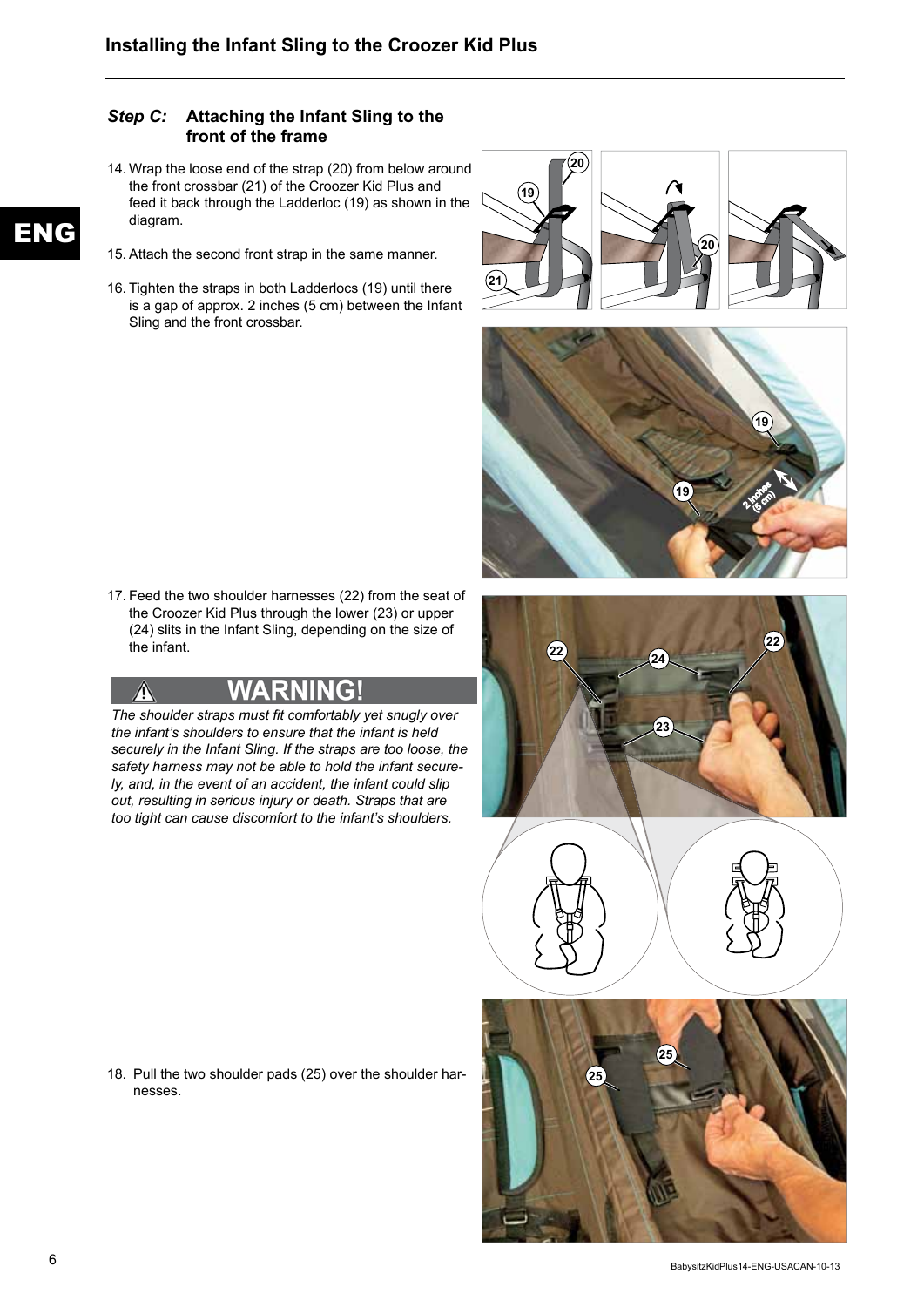

#### *Step D:* **Attaching the Infant Sling to the top of the seatback**

Attachment rings (27) for the installation of the Infant Sling are located at the rear of the Croozer Kid Plus on the upper frame tube to which the seat is attached. The Croozer Kid Plus for 1 has two attachment rings, and the Croozer Kid Plus for 2 has four attachment rings for the installation of two Infant Slings.

- 19. Pull the two attachment straps with the Infant Sling hooks (26) up and over the seatback.
- 20. Insert the Infant Sling hook (26) (with the notch facing outwards) through the attachment ring from above; then snap the notch from behind onto the ring (27), as shown in the photo on the right.
- 21. Attach the second Infant Sling hook in the same manner.
- 22. Check the attachment of both Infant Sling hooks by putting gentle pressure on the Infant Sling in the Croozer.

# NC

*Improper attachment could result in serious injury or death to the occupant in the event of an accident.*

#### **Pulling the Infant Sling taut**

 $\bigwedge$ 

The Infant Sling must be pulled taut for the comfort and safety of the infant.

- 23. Tighten the two upper Ladderlocs (28).
- 24. Tighten the two front Ladderlocs (19).
- 25. Check the three attachment straps under the Infant Sling once again. The straps should be tight enough that the Infant Sling can only be lifted slightly in the middle. If necessary, tighten the three attachment straps.

*The Infant Sling must be pulled taut. When pressure is applied, it should only yield slightly. If the Infant Sling is too loose, the infant could be tossed around in extreme situations, which could lead to serious injury or death.*

26. Adjust the safety harnesses to the size of the infant. More information on adjusting the safety harnesses can be found in the following section.





**26**

**Click!**

**27**





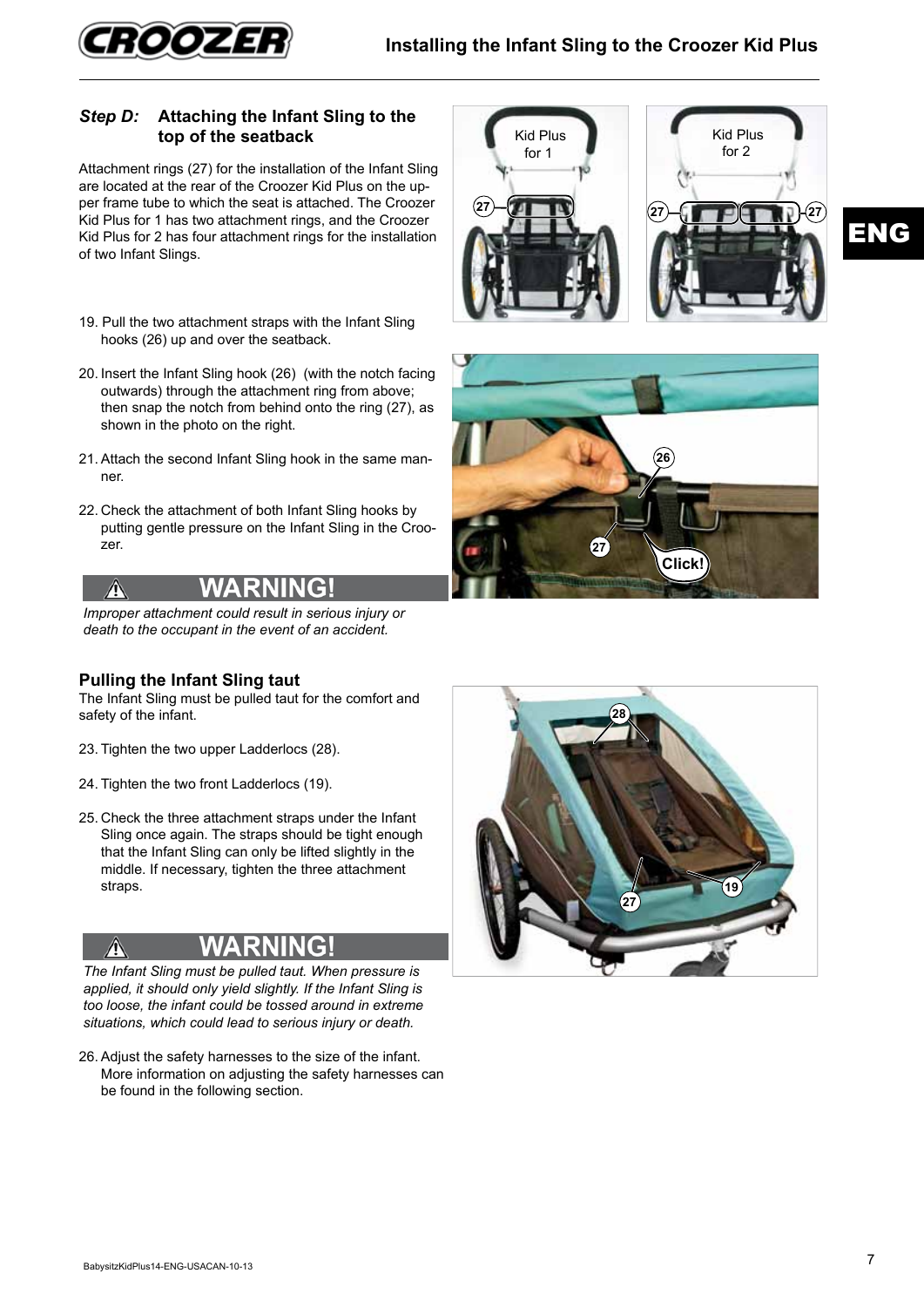# **Transporting Your Infant Safely**

#### **Fastening and unfastening the safety harness**

*When sitting in the Infant Sling, your child must be strapped securely into the safety harness at all times! Otherwise, in dangerous situations, the infant could fall from the Infant Sling, resulting in serious injury or death.* 

# **WARNING!**

*Failure to adjust the straps of the safety harness properly or to fasten the buckles correctly could result in accidents with serious injury or death.*

- 1. Make sure that all straps of the safety harness are unbuckled; then place the infant in the Infant Sling.
- 2. Place both shoulder harnesses (1) over the infant's shoulders.
- 3. Place the crotch strap (2) with the belly pad (3) and chest pad (4) between the infant's legs.
- 4. Feed the shoulder harnesses (1) with the buckles (5) through the elastic loops (6) on the chest pad.
- 5. Insert the two buckles (5) of the shoulder harnesses into the center buckle (7) on the chest pad. You should hear a click and be able to see that the buckles are securely fastened.
- 6. Then adjust the length of the safety harnesses so that the straps hold your infant snugly and comfortably. More information can be found in the following section, "Adjusting the safety harness", on page 10.
- 7. To unfasten the safety harness, press the button (8) on the center buckle; then pull both side buckles (5) out of the center buckle.

 Another method of fastening the safety harness is to leave the shoulder harnesses attached to the center buckle, unbuckle the crotch strap (8), and pull the shoulder harnesses with the chest pad over the infant's head.







ENG

 $\mathbb{A}$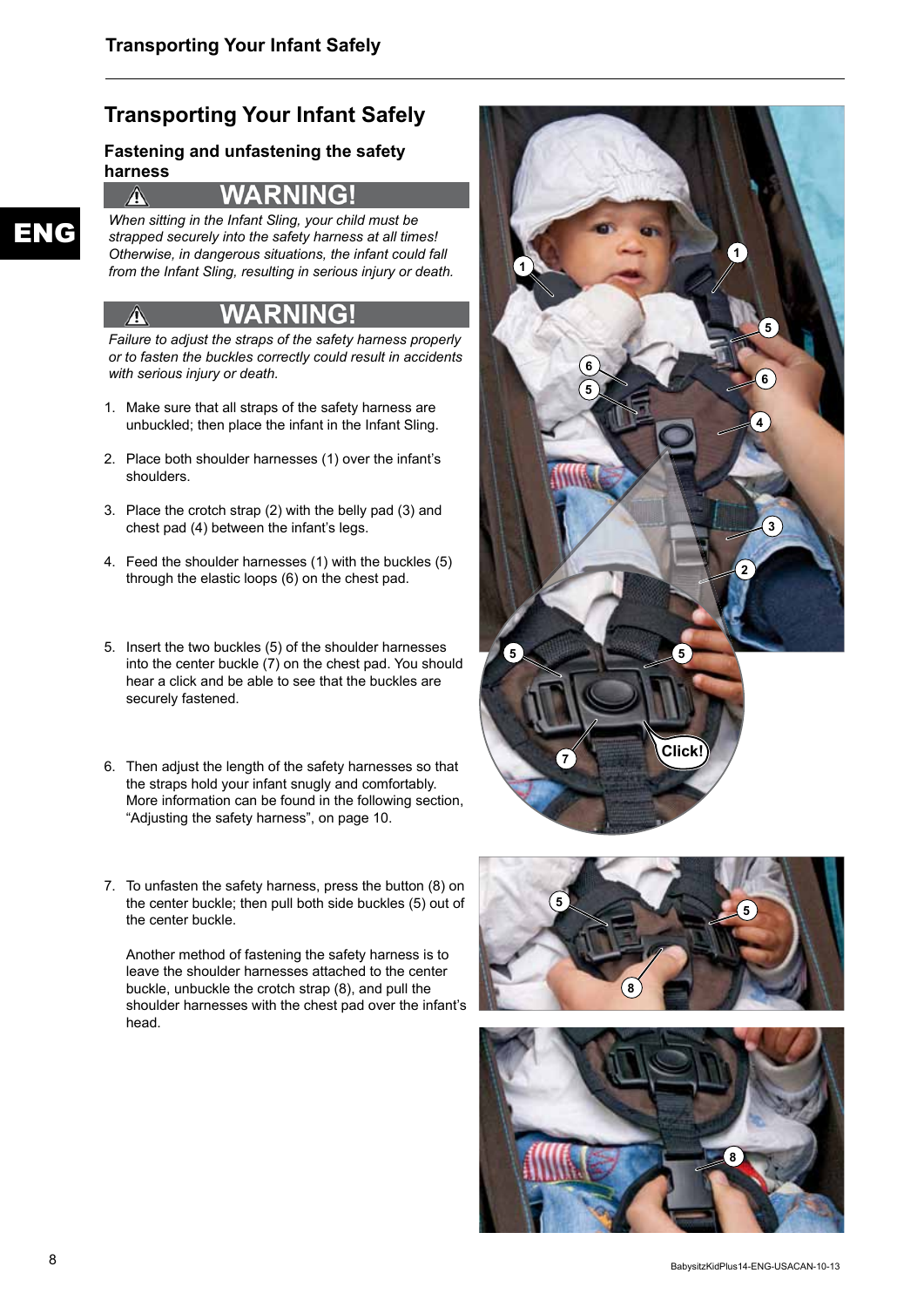

#### **Adjusting the safety harness**

 $\bigwedge$ 

- 1. Make sure that the harnesses are unbuckled; then place the infant in the Infant Sling.
- 2. Fasten the harness as described in the previous sections.
- 3. If you notice that the shoulder harnesses are too far above or below the top of the infant's shoulders, then reinsert the straps through the appropriate slot in the Infant Sling. (See page 6).

# **WARNING!**

*The shoulder straps must fit comfortably yet snugly over the infant's shoulders to ensure that the infant is held securely in the Infant Sling. If the straps are too loose, the safety harness may not be able to hold the infant securely, and, in the event of an accident, the infant could slip out, resulting in serious injury or death. Straps that are too tight can cause discomfort to the infant's shoulders.*

- 4. Adjust the lengths of the shoulder harnesses by tightening or loosening the Ladderloc adjuster buckles (9).
- 5. Adjust the length of the crotch strap by tightening or loosening the strap in the crotch-strap buckle (10).

Adjust the tension of all straps so that the infant is held snugly but comfortably in the harness.

#### **WARNING!** ⁄!\

*Failure to adjust the straps of the safety harness properly or to fasten the buckles correctly could result in accidents with serious injury or death.*



# ENG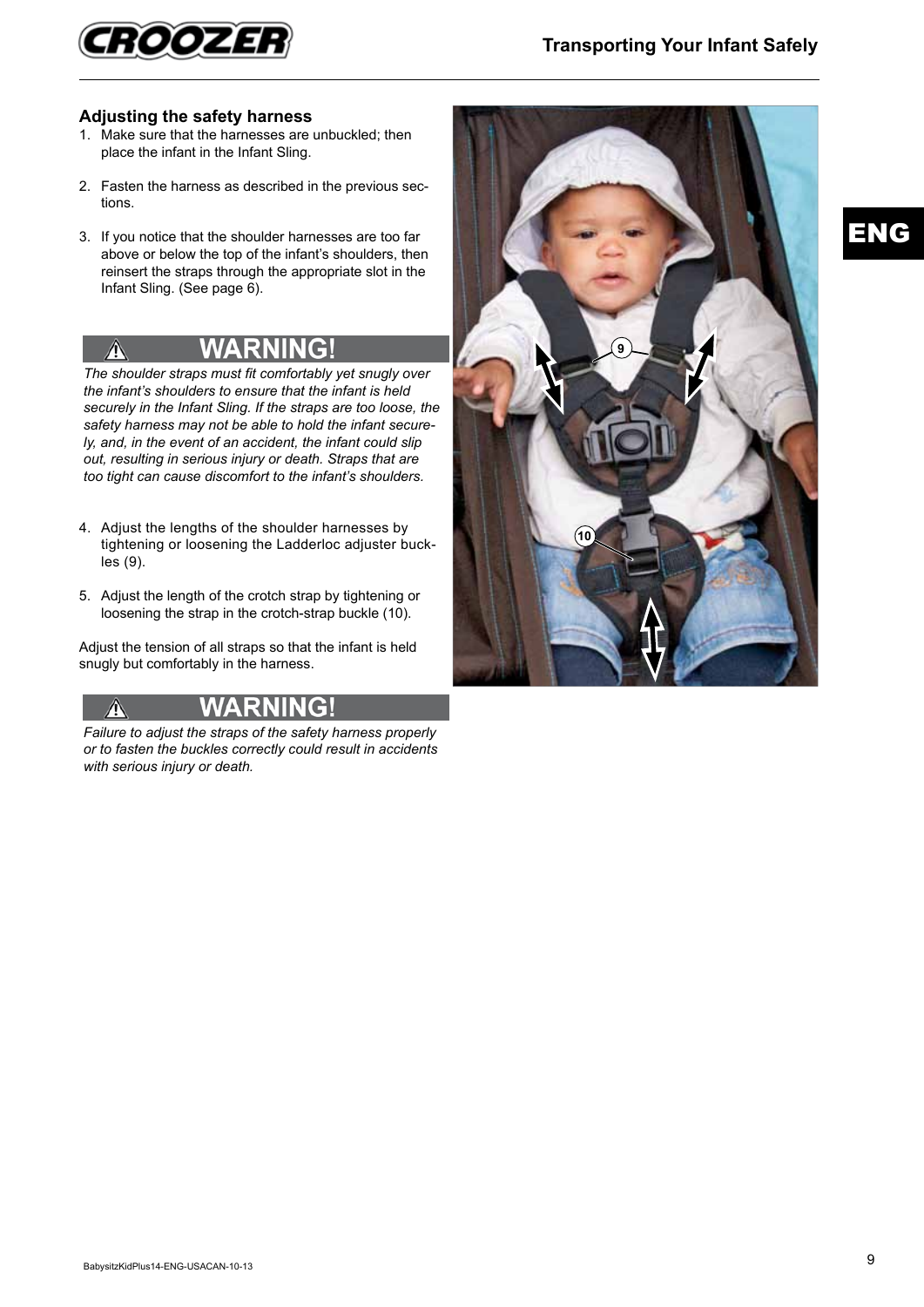# **Tips: Walks with Your Infant**

Be cautious, patient, and attentive when pushing the Stroller or Jogger with your infant. The first few trips should be short and easy, to give your infant time to get used to sitting in the Infant Sling.

Dress passengers appropriately and check frequently to make sure they are comfortable in the Stroller or Jogger, with adequate ventilation. Under the rain cover, the passenger compartment can become warm more quickly than otherwise, especially in direct sunlight. However, in colder weather, infants sitting inactively in the Croozer will feel colder and need more insulation than the person who is pushing the Stroller, or Jogger. Therefore, in colder temperatures, dress children in warm clothing or use a blanket. You can also use the Winter Bunting Bag available as a Croozer accessory.

Keep your passengers' needs and well-being in mind: always take along small toys so that your infant does not get bored. And when planning longer walks, keep in mind that your infant will require frequent breaks. Be attentive to your child at all times, especially when pushing the Croozer over bumpy surfaces. In these situations, push the Croozer slowly and cautiously.

After the infant is able to sit upright unassisted and no longer fits in the Infant Sling, you can use the Croozer Baby Supporter, which is available as an accessory from Croozer dealers.

# **Cleaning, Storage, and Disposal**

The Infant Sling is easy to clean and maintain. No special care or maintenance is required. A cloth or sponge can be used with a soap solution or a mild household detergent to remove light soiling. For cases of heavy soiling, remove the Infant Sling and wash it by hand in lukewarm water. Never wash the Infant Sling in a washing machine, and never use solvents or mineral spirits on the Infant Sling.

Store the Infant Sling in a dry and well-ventilated area in order to prevent mildew and mould growth. If you will not be using your Infant Sling for an extended period of time, then store it dry and enclosed in packaging.

The Infant Sling is extremely durable. However, it will eventually reach the end of its service life. If the Infant Sling has been involved in an accident, its further use is prohibited. Be sure to dispose of the Infant Sling properly.

# **Technical Data**

| Dimensions $W \times H \times D$ | $7.5 \times 29 \times 6$ inch<br>$(19 \times 74 \times 16 \text{ cm})$ |
|----------------------------------|------------------------------------------------------------------------|
| Age Range                        | 1 to 10 months                                                         |
| Maximum Height of Infant         | 29.5 inch (75 cm)                                                      |
| Maximum Weight of Infant         | 22 lbs (10 kg)                                                         |
| For Use with Models              | Croozer Kid Plus for 1<br>Croozer Kid Plus for 2                       |

# **Limited Manufacturer Warranty**

#### **What is covered**

This warranty covers any defects in materials or workmanship, or malfunctions in your new Infant Sling.

#### **How long coverage lasts**

This Limited Warranty will last for a period of one (1) year . This warranty runs from the date you bought your Infant Sling. Please keep your receipt as proof.

#### **Who is covered**

We will provide warranty service to the original owner who owns the Infant Sling during the warranty period. This warranty is not transferrable.

#### **What is not covered**

This warranty does not cover abuse, misuse, failure to follow the instructions and warnings in the owner's manual, involvement in an accident, alteration, improper assembly or maintenance, inappropriate accessories, or replacement parts.

This warranty does not cover normal wear and tear. The rate at which parts will reach their wear limits depends very much on the type and intensity of use, the level of care, and the following factors:

- loading passengers
- weather and environmental factors:
- UV radiation
- moisture and humidity
- soiling/dirt/dust
- temperature
- salty air
- contact with salt water
- road salt
- storage
- use of maintenance products

#### **What we will do**

We will either repair or replace any Infant Sling that is defective in materials or workmanship, or malfunctioning, at no charge.

#### **How to get service**

Visit our website **www.croozerdesigns.com**. Email us: croozer@croozerdesigns.com and describe the problem you have with your Infant Sling in detail. We will tell you whether to send the Croozer in at our cost for repair, or offer a replacement at our cost.

Consumer Service: CAN / US 1-855 649 7195

#### **How state law applies**

This warranty gives you specific legal rights, and you may also have other rights which vary from state to state.

ENG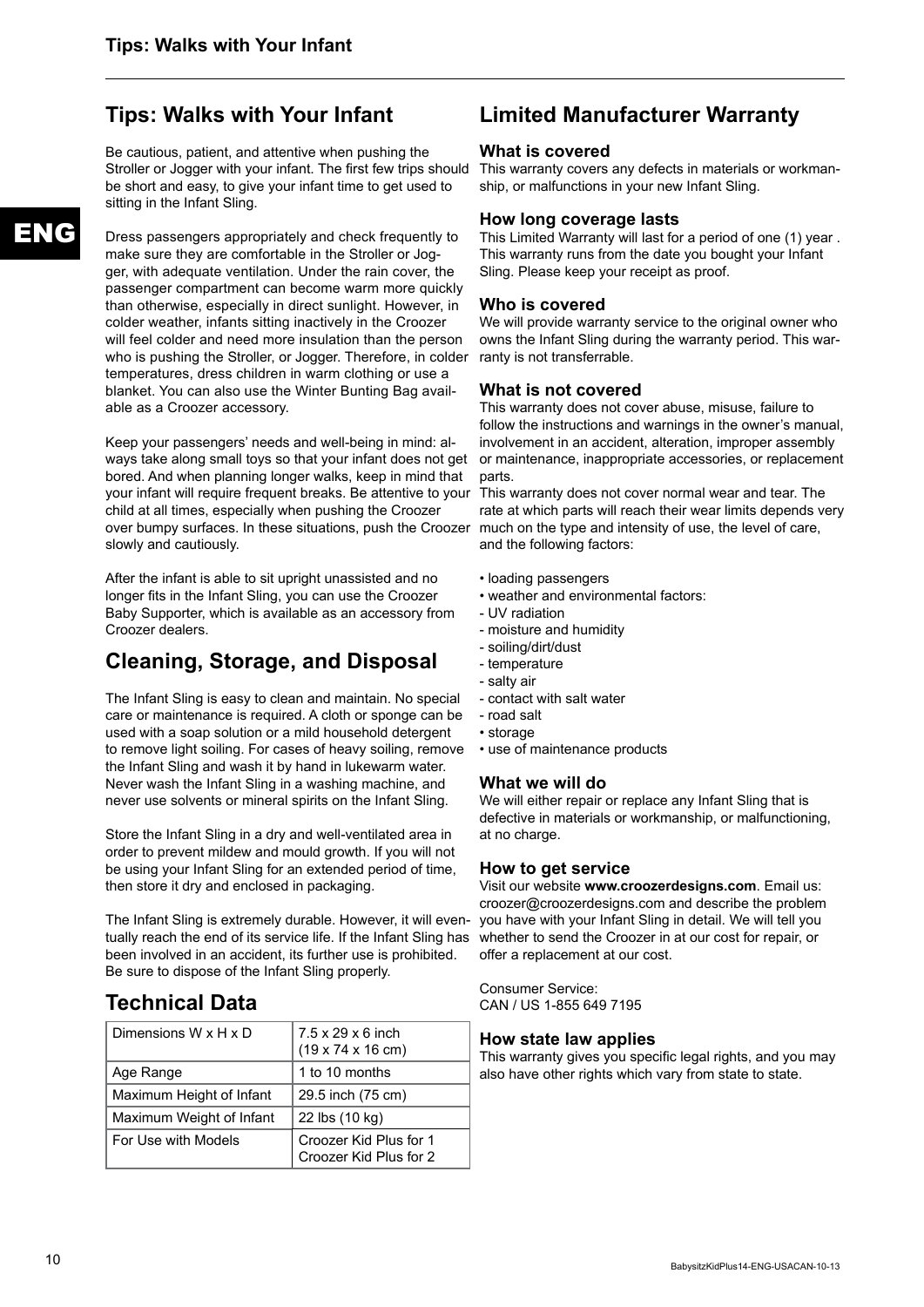

# **Additional Accessories for Transporting Infants**

#### **Baby Winter Bunting Bag**

For babies, dark gray outer shell, light grey cotton-fleece liner, ideal for Infant Sling



ENG

#### **Baby Supporter**

For small children aged approx. 10 to 24 months who have grown out of the Infant Sling, height adjustable, 2-part

#### **Sun Cover**

A practical sunshade for your child in the Croozer Kid Plus, color: sky blue)

**Rain Cover** For one-seater or two-seater

### IMPRINT

**Published by:** Zwei plus zwei GmbH Oskar-Jäger-Str. 125 D-50825 Cologne **Germany** 

Copyright © 2013 Zwei plus zwei GmbH. All rights reserved. No part of this manual may be reproduced or transmitted in any form for any purpose other than the purchaser's personal use.

Additional manuals and instructions on the use of this vehicle and its accessories can be ordered from Zwei plus zwei GmbH or downloaded from the website www.croozer.eu. Every effort has been made to ensure the accuracy of this manual. However, if you do find an error, we would appreciate hearing about it so that we can correct it.

#### **Planning, text, graphic design, and editing:**  W. Piontek, www.technik-transparent.de

**Photos:** W. Piontek and Zwei plus zwei GmbH



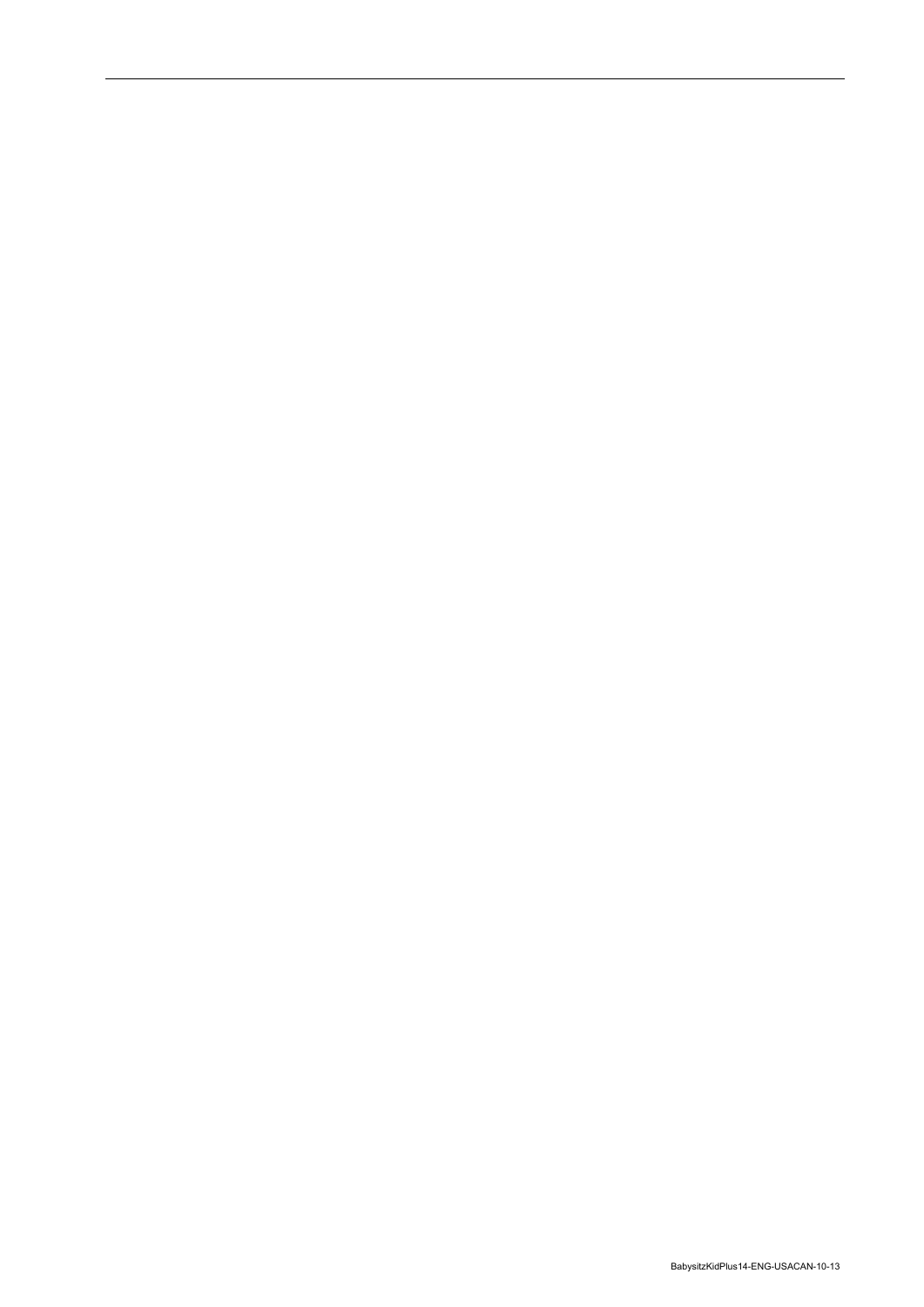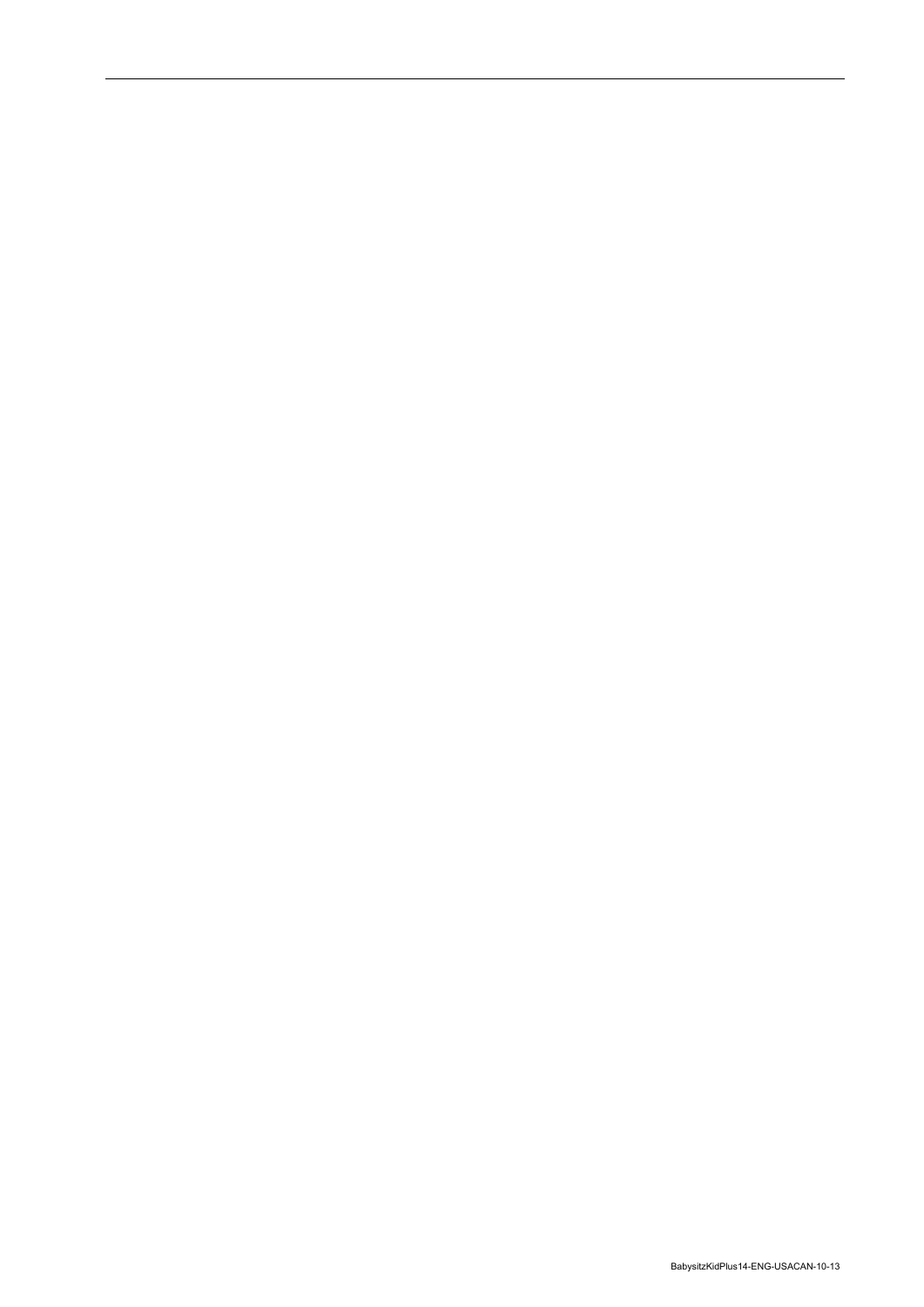

# **Consignes de sécurité**

#### **Symboles et avertissements**



*Cet avertissement signale un danger entraînant des blessures graves ou la mort en cas de non-exécution des consignes énoncées.*

### **AVERTISSEMENT!**

*Cet avertissement signale un danger pouvant entraîner des blessures graves ou la mort en cas de non-exécution des consignes énoncées.*



 $\sqrt{N}$ 

### **ATTENTION!**

*Cet avertissement signale un danger pouvant entraîner des blessures légères en cas de non-exécution des consignes énoncées.*

#### **AVIS**

*Cet avertissement signale un risque de dommage pour le Croozer Kid Plus ou pour l'environnement en cas de nonexécution des consignes énoncées.*

*Conseil : Vous fournit un conseil sur l'utilisation du siège bébé.* 

#### **Pour qui le siège bébé convient-il ?**

Le siège bébé convient pour des bébés âgés environs de quatre semaines à dix mois encore incapables de se tenir assis tout seuls. La stature du bébé ne doit pas excéder 29.5 pouces (75 cm) ni son poids dépasser 22 lbs (10 kg).

#### **Pour quel(s) usage(s) le siège bébé est-il autorisé ?**

Ce siège bébé est destiné au transport de votre bébé dans le cadre d'un usage privé et conforme à ce mode d'emploi ; il ne doit être installé que dans les poussettes et poussettes jogging Croozer Kid Plus for 1 et Croozer Kid Plus for 2. Le montage doit être exécuté dans les règles de l'art.

Il n'est pas autorisé d'installer plus d'un siège bébé dans le Croozer Kid Plus for 1. Il n'est pas autorisé d'installer plus de deux sièges bébé dans le Croozer Kid Plus for 2. Vous pouvez également n'utiliser qu'un seul siège bébé et transporter en plus un enfant déjà capable de se tenir assis seul.

#### **Quand ne dois-je en aucun cas utiliser le siège bébé ?**

Le transport d'enfants de moins de 10 mois ou d'enfants qui ne se tiennent pas encore assis tout seuls est interdit et peut nuire gravement à leur santé. Les sièges et les ceintures de sécurité ont été conçus pour des enfants plus grands. Dans des situations dangereuses, le bébé pourrait glisser en-dessous des ceintures de sécurité et subir des blessures graves ou mortelles.

Le siège bébé ne doit être utilisé ni dans d'autres modèles Croozer, ni dans des remorques, poussettes ou poussettes jogging d'autres fabricants, dans lesquels il n'est pas possible de le fixer correctement.

Vous ne devez pas transporter de personnes en même temps que des animaux ou des objets. Le siège bébé ne doit être utilisé, ni pour un usage professionnel, ni en surcharge, ni en dépassant les poids et taille maximaux autorisés pour le bébé, ni s'il n'a pas été installé dans les règles de l'art et/ou que son état ou celui de la poussette ou de la poussette jogging pour enfant est défectueux, ni après un accident. Il peut également exister des contre-indications d'ordre médical. Le transport d'enfants de moins de 12 mois en remorque cyclable est interdit. En cas de dommages consécutifs au non-respect de ces préconisations, la société Zwei plus zwei GmbH décline toute responsabilité.

#### **Avertissement**

 $\Lambda$ 

**AVERTISSEMENT!** 

**Lisez ces instructions et conformez-vous-y** *Ces instructions contiennent des informations très importantes quant à la sécurité de votre bébé quand vous le transportez. C'est pourquoi vous devez lire ces instructions avec la plus grande attention et vous y conformer en tous points. Dans le cas où vous ne comprendriez pas parfaitement quelque chose, adressez-vous à un revendeur spécialisé. Conservez ces instructions d'utilisation, vous pourriez en avoir besoin ultérieurement. Transmettez ces instructions d'utilisation à toute personne à qui vous revendriez ou donneriez le siège bébé. Conformez-vous également aux instructions d'utilisation de la Croozer Kid Plus.*

**Dispositions légales relatives au transport de bébés** *Respectez la législation relative au transport d'enfants dans des remorques, poussettes ou poussettes jogging pour enfants. Dans certains pays, le transport d'enfants dans des remorques, poussettes ou poussettes jogging pour enfants est interdit ou soumis à une limite d'âge. En cas de doute, si vous souhaitez utiliser le siège bébé en combinaison avec le Croozer Kid Plus, informez-vous au préalable.* 

#### **Installation correcte**

*Le siège bébé doit être monté dans les règles de l'art. Pour une installation correcte, conformez-vous aux instructions contenues dans la partie « Installation du siège bébé dans le Croozer Kid Plus » en p. 3. En cas de doute relatif au montage, adressez-vous à un revendeur spécialisé. En cas de montage incorrect, le siège bébé pourrait se desserrer ou se détacher complètement en cours d'utilisation, et votre bébé pourrait subir des blessures potentiellement mortelles.*

*Le siège bébé doit être bien tendu. En charge, il ne doit se déformer que faiblement. Dans le cas où le siège bébé serait trop lâche, le bébé pourrait être violemment secoué dans des situations extrêmes, ce qui est susceptible d'occasionner des blessures potentiellement mortelles. Danger d'asphyxie ! Tenez tout matériau d'emballage éloigné des enfants. Les enfants peuvent s'asphyxier en mettant leur tête dans un emballage plastique.*

F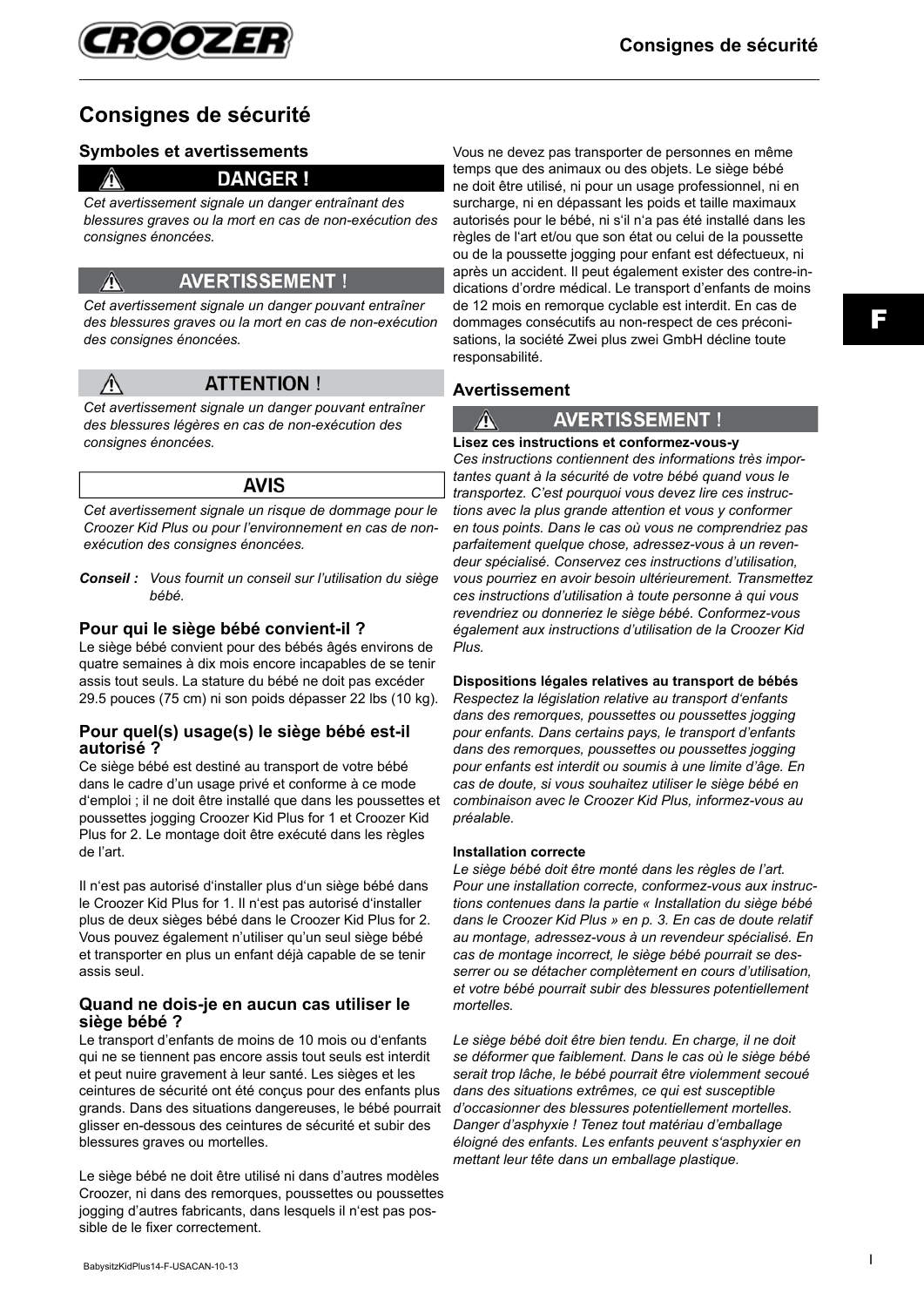#### **Attacher le bébé**

*Attachez toujours votre bébé dans le siège du Croozer Kid Plus. Conformez-vous aux instructions énoncées ici pour attacher correctement l'enfant avec le harnais de sécurité. En cas d'accident ou lors d'arrêts brusques, un bébé attaché de façon incorrecte pourrait subir des blessures potentiellement mortelles.*

*Assurez-vous que les trois boucles rapides sont bien verrouillées. En cas d'accident, des boucles mal fermées peuvent causer au bébé des blessures potentiellement mortelles.*

*L'espace libre entre les bretelles et les épaules du bébé devrait être le plus réduit possible afin d'assurer un maintien optimal du bébé dans le siège bébé. Si la bretelle est trop lâche, le bébé ne sera pas suffisamment plaqué dans son siège, ce qui, en cas d'accident, peut causer des blessures potentiellement mortelles. Si elle sont trop serrées, les bretelles peuvent induire un cisaillement douloureux pour le bébé.*

*Des sangles de sécurité trop lâches ou des boucles mal verrouillées peuvent occasionner en cas d'accident des blessures potentiellement mortelles à votre bébé.*

#### **Devoir de surveillance**

*Ne laissez jamais votre enfant sans surveillance dans le siège bébé, même pour un court instant ! Des situations de danger potentiellement mortel pourraient survenir de façon imprévue. Veillez à une ventilation suffisante et au maintien d'une température agréable. Veillez à ce que votre bébé soit à l'aise dans son siège bébé.*

#### **Accessoires adaptés**

*Utilisez exclusivement des accessoires préconisés et autorisés par Zwei plus zwei GmbH. Eux seul peuvent être combinés avec le siège bébé et le Croozer Kid Plus en toute sécurité. En cas de doute, adressez-vous à un revendeur spécialisé. La société Zwei plus zwei GmbH décline toute responsabilité pour des dommages consécutifs à l'utilisation d'accessoires non autorisés.* 

#### **Pliage du Croozer Kid Plus**

*Pour le transport, il est possible de plier le Croozer Kid Plus en laissant le siège bébé monté. Après le dépliage, contrôlez les points de fixation du siège bébé et le verrouillage correct de l'armature du Croozer Kid Plus. En cas de fixation incorrecte, le siège bébé pourrait se desserrer ou se détacher complètement en cours d'utilisation, et votre bébé pourrait subir des blessures potentiellement mortelles. Pendant le pliage, en aucun cas un bébé ne doit se trouver dans le siège bébé. Le bébé pourrait subir des blessures sérieuses.*

#### **Indications de position et conventions**

Dans ce mode d'emploi, les indications de position « droite » et « gauche » s'entendent du point de vue de l'observateur sauf indication contraire explicite. Pour des raisons de clarté et de visibilité, quelques photos et infographies de ce mode d'emploi représentent le Croozer Kid Plus for 1 sans la toile de l'habitacle. Les descriptions s'appliquent également au Croozer Kid Plus for 2.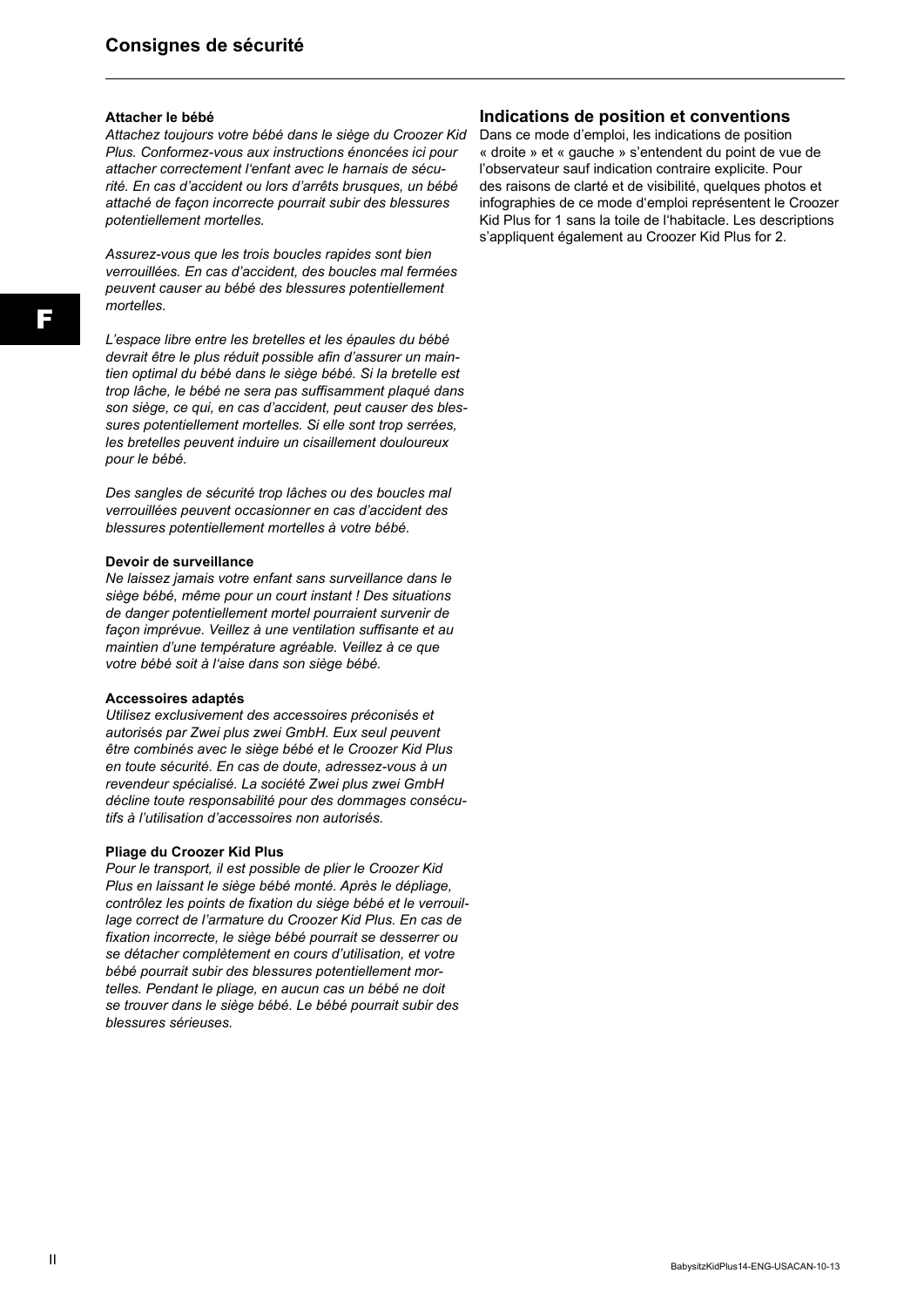

F

# **Contenu**

| Description 2                                                                                                                          |
|----------------------------------------------------------------------------------------------------------------------------------------|
| Installation du siège bébé dans le<br>Croozer Kid Plus 3<br>Déballage du siège bébé3<br>Monter le siège bébé3<br>Tendre le siège bébé7 |
| Transporter bébé en toute sécurité8<br>Attacher et détacher bébé8<br>Régler le harnais de sécurité selon la stature                    |
| Conseil : en route avec votre bébé 10                                                                                                  |
| Nettoyage, conservation et élimination 10                                                                                              |
| Données techniques 10                                                                                                                  |
| Garantie limitée du fabricant. 10                                                                                                      |
| <b>Accessoires pour le transport</b><br>de bébés. 11                                                                                   |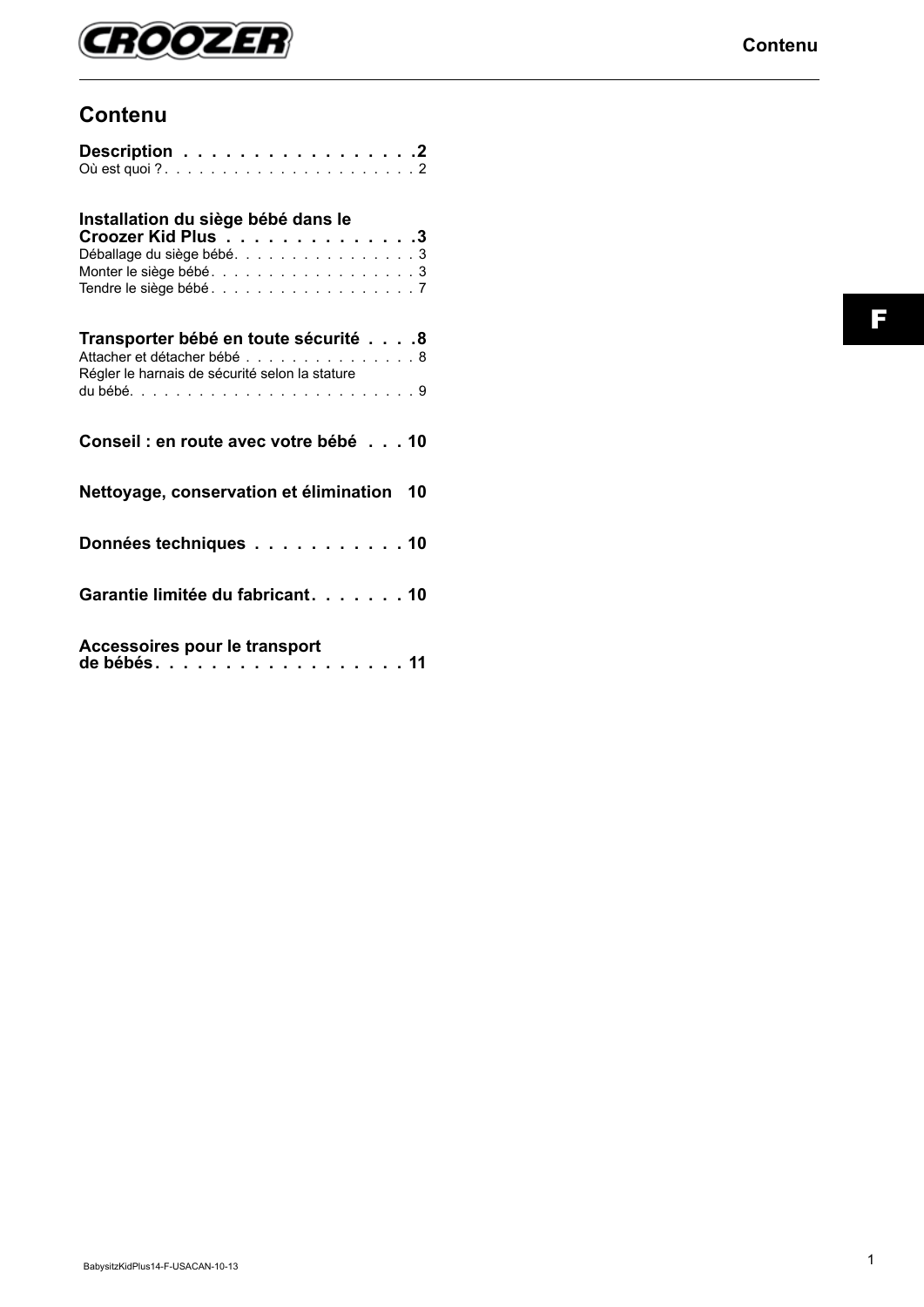

Représentation schématique du Croozer Kid for 1 avec siège bébé installé

Pour davantage de clarté, certaines illustrations de ce mode d'emploi représentent le Croozer Kid Plus for 1 sans la toile de l'habitacle. Les descriptions s'appliquent également au Croozer Kid Plus for 2.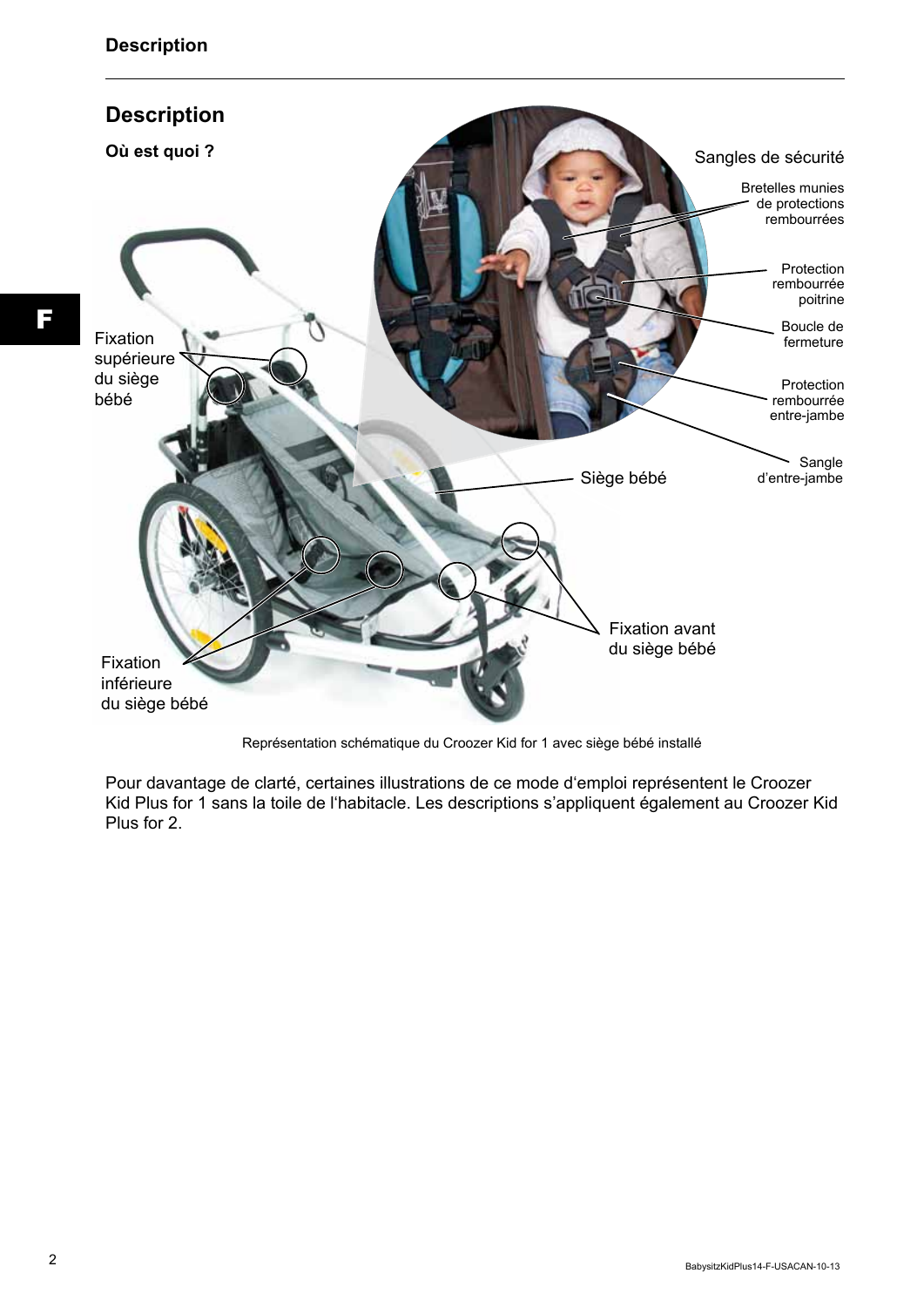

# **Installation du siège bébé dans le Croozer Kid Plus**

#### **Déballage du siège bébé**

- 1. L'emballage plastique contient le siège bébé avec la sangle d'entre-jambe intégrée (1) et le rembourrage d'entre-jambe (2), la protection rembourrée de poitrine, deux protections rembourrées de bretelle d'épaule (4) ainsi que le présent manuel d'utilisation.
- 2. Débarrassez le siège bébé de tout plastique d'emballage. Veillez par la suite au recyclage des éléments d'emballage.

#### **AVERTISSEMENT!**  $\bigwedge$

*Danger d'asphyxie ! Tenez tout matériau d'emballage éloigné des enfants. Les enfants peuvent s'asphyxier en mettant leur tête dans un emballage plastique.*

#### **Monter le siège bébé**

 $\bigwedge$ 

### **AVERTISSEMENT!**

*Le siège bébé doit être monté dans les règles de l'art ! Un montage incorrect peut causer des accidents entraînant des blessures potentiellement mortelles. Si vous n'êtes pas sûr de la procédure pour monter le siège bébé correctement, adressez-vous à un atelier spécialisé.*

Avant de transporter un bébé dont l'âge est compris entre un et dix mois dans le Croozer Kid Plus, il est impératif de monter ce siège bébé. Il est adapté au Croozer Kid Plus for 1 et au Croozer Kid Plus for 2 et son montage se fait en quatre étapes :

- *Etape A* : Préparation du siège du Croozer Kid Plus pour la fixation du siège bébé ;
- *Etape B* : Fixation du siège bébé au siège du Croozer Kid Plus ;
- *Etape C* : Fixation du siège bébé à l'avant du cadre ;
- *Etape D* : Fixation du siège bébé au haut du dossier du siège.

Sur le Croozer Kid Plus for 1, deux points d'attache sont disposés en haut du cadre pour le montage d'un siège bébé. Sur le Croozer Kid Plus 2, quatre points d'attache sont présents sur le haut du cadre, permettant de ne monter qu'un seul siège bébé, du côté droit ou du côté gauche. Mais il est également possible d'en monter deux en parallèle dans le Croozer Kid Plus for 2, par ex. pour transporter des jumeaux.

La fixation du siège bébé s'effectue en quatre étape (sur sept points d'attache en tout). Le bébé s'attache au moyen d'une sangle d'entre-jambe intégrée avec protections rembourrées d'entre-jambe et de poitrine ainsi que des bretelles d'épaules déjà présentes sur le siège du Croozer Kid Plus. Les autres éléments du harnais du Croozer Kid Plus – le repose-tête, les protections rembourrées des bretelles, les sangles ventrales et la sangle d'entre-jambe – n'ont plus d'utilité et peuvent être enlevés.





F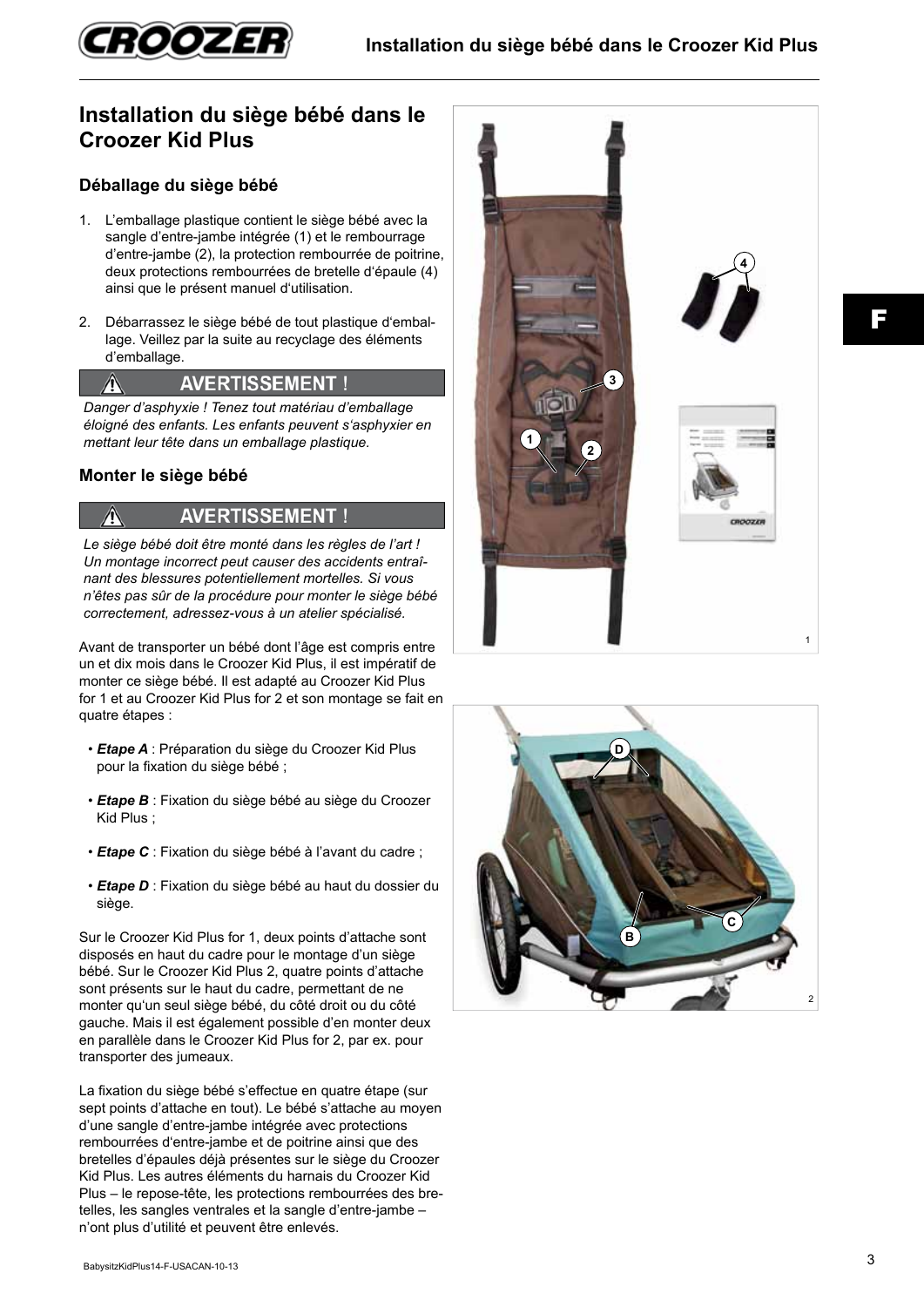#### *Etape A* **: Préparer le siège du Croozer Kid Plus pour la fixation du siège bébé.**

1. Ôtez le rembourrage d'appuie-tête (1), de préférence à droite dans le cas du Kid Plus for 2.

2. Ôtez les deux protections rembourrées des bretelles (2) en ouvrant le scratch. Conservez toutes les protec-

3. Soulevez le cache rembourré (3) qui recouvre la boucle centrale du harnais.

tions rembourrées pour une utilisation ultérieure.

Les bretelles présentes sur le siège du Croozer Kid Plus sont utilisées pour attacher le bébé, les sangles ventrales en revanche ne sont pas utilisées. Comme les sangles ventrales sont solidaires des bretelles d'épaules au niveau des boucles mâles de la fermeture, elles doivent être désolidarisées des boucles rapides mâles.

- 4. Extrayez l'extrémité de la sangle ventrale (4) de la boucle réglable (5).
- 5. Appuyez sur le bouton (6) de la boucle mâle et extrayez de cette boucle l'extrémité de la sangle ventrale (4).
- 6. Ôtez la seconde sangle ventrale en procédant de la même façon.









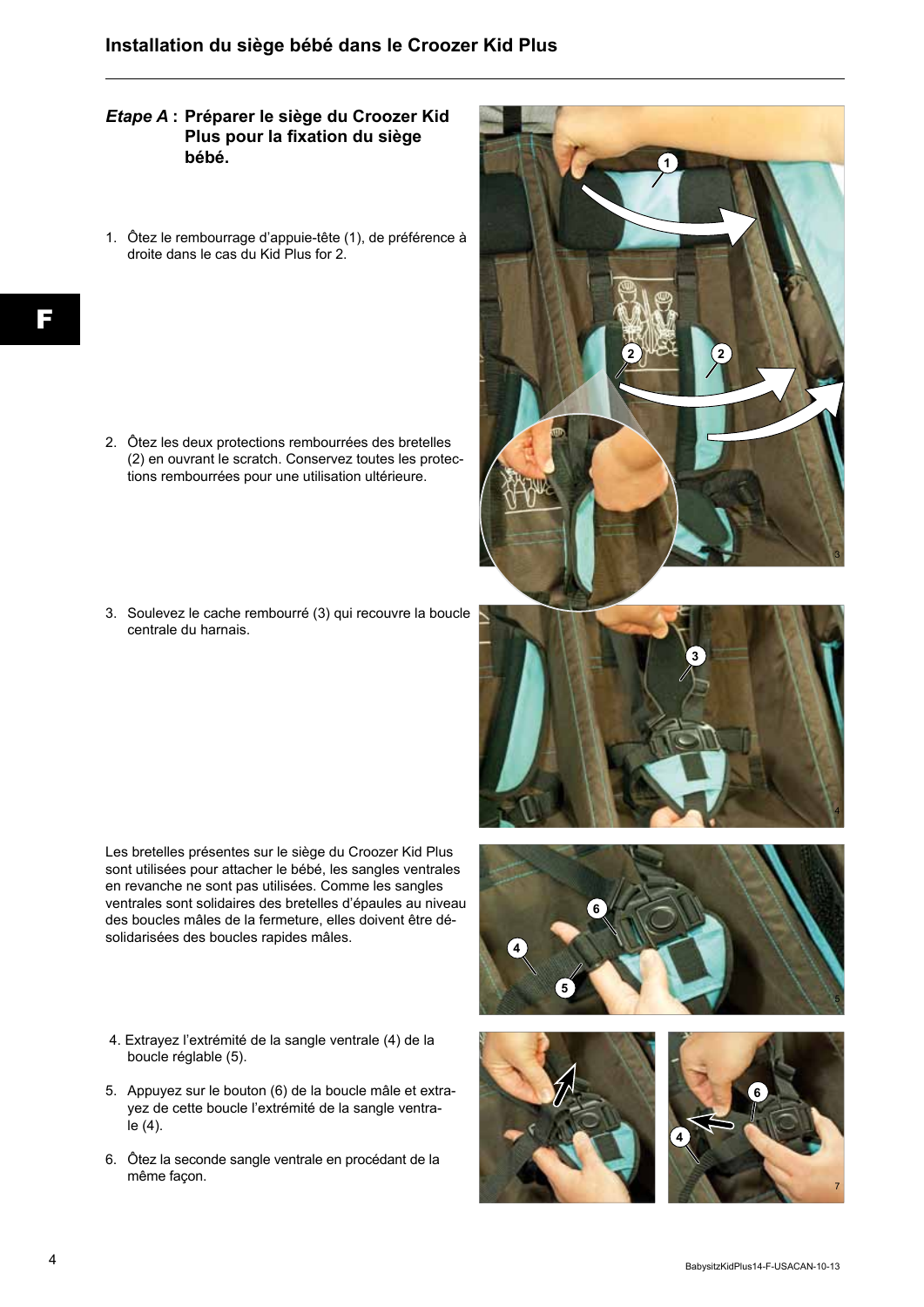

- 7. Pressez le bouton (7) de la boucle centrale. Les deux boucles mâles (8) se détachent de la boucle centrale.
- 8. Sortez la sangle d'entre-jambe (9) de la protection rembourrée (10) et conservez celle-ci pour une utilisation ultérieure

#### *Etape B* **: Fixer le siège bébé au siège du Croozer Kid Plus**

Au dos du siège bébé se trouvent trois sangles de fixation qui sont à attacher à trois boucles textiles (11) du siège du Croozer Kid Plus.







9. Présentez le siège bébé sur le siège du Croozer Kid Plus (au milieu pour le monoplace, et de préférence sur le siège droit pour le biplace), puis rabattez en avant la partie supérieure du siège bébé, afin de pouvoir atteindre plus facilement les sangles de fixation présentes sous l'assise du siège bébé.



- 10. Faites passer la sangle de fixation centrale (11) du siège bébé avec sa boucle mâle dans la boucle textile (12) présente sur la sangle d'entre-jambe du Croozer Kid Plus. Insérez la boucle mâle (13) dans la boucle femelle (14) du siège bébé : vous devez entendre un clic et vérifier le verrouillage visuellement.
- 11. Faites passer la sangle de fixation gauche (15) du siège bébé avec sa boucle mâle dans la boucle textile (16) présente à gauche à côté de la sangle ventrale du Croozer Kid Plus. Insérez la boucle mâle (17) dans la boucle femelle (18) du siège bébé : vous devez entendre un clic et vérifier le verrouillage visuellement.
- 12. Fixez la sangle droite du siège bébé en procédant de la même façon.

### **AVERTISSEMENT!**

*Assurez-vous que les trois boucles rapides sont bien verrouillées. En cas d'accident, des boucles mal fermées peuvent causer au bébé des blessures potentiellement mortelles.*

13. Tendez ensuite fermement les trois sangles de fixation.











 $\Lambda$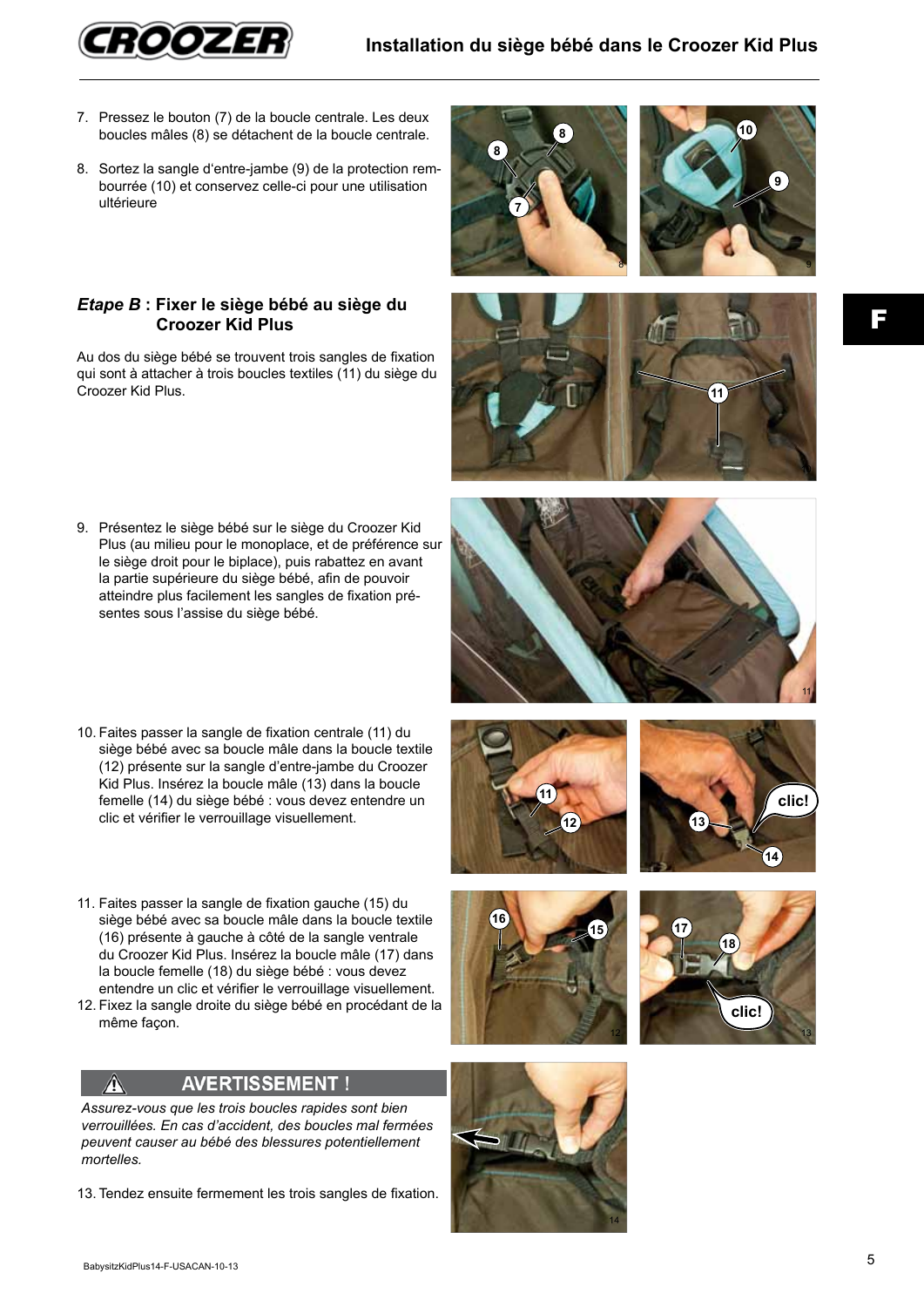#### *Etape C* **: Fixer le siège bébé à l'avant du cadre**

- 14. Faites passer l'extrémité libre de la sangle (20) sous le tube transversal (21) de l'avant du cadre du Croozer Kid Plus, puis dans la boucle réglable (19) comme sur l'illustration.
- 15. Fixez la seconde sangle en procédant de la même façon.
- 16. Puis serrez les deux boucles réglables (19) de telle sorte que l'espace entre le siège bébé et le tube du cadre soit d'environ deux pouces (5 cm).





17. Selon la stature du bébé, faites passer les deux bretelles (22) du Croozer Kid Plus dans les fentes inférieures (23) ou supérieures (24) du siège bébé.

## **AVERTISSEMENT!**

*L'espace libre entre les bretelles et les épaules du bébé devrait être le plus réduit possible afin d'assurer un maintien optimal du bébé dans le siège bébé. Si la bretelle est trop lâche, le bébé ne sera pas suffisamment plaqué dans son siège, ce qui, en cas d'accident, peut causer des blessures potentiellement mortelles. Si elle sont trop serrées, les bretelles peuvent induire un cisaillement douloureux pour le bébé.*







- - 18. Enfilez les deux protections rembourrées (25) sur les bretelles.

 $\Lambda$ 

F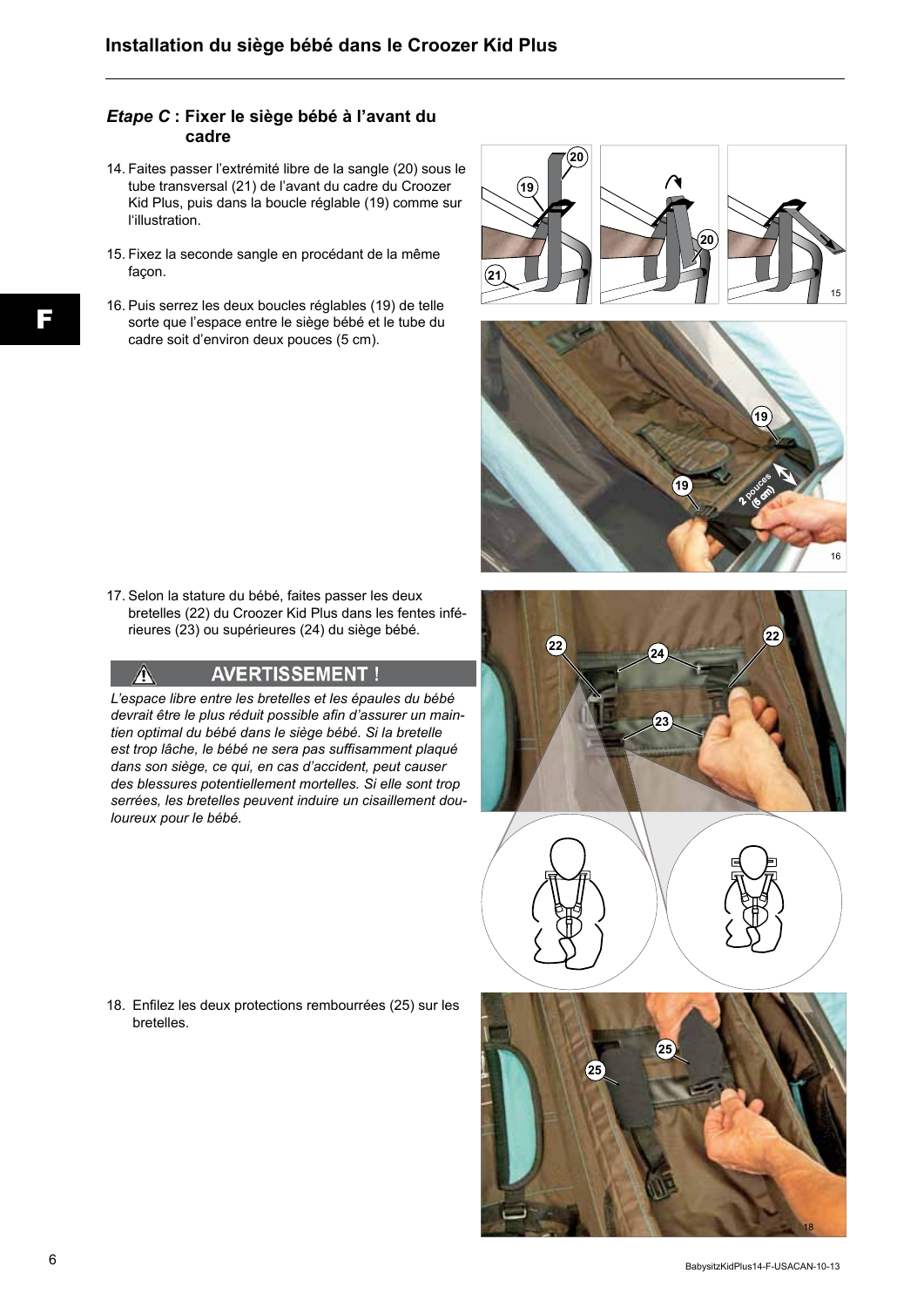

#### *Etape D* **: Fixer le siège bébé au haut du dossier du siège**

A l'arrière du Croozer Kid Plus, sur le tube supérieur de l'armature, auquel est accroché le siège, se trouvent des anneaux rectangulaires (27) destinés à accrocher le siège bébé. Sur le Croozer Kid Plus for 1, ces points d'attache sont au nombre de deux. Sur le Croozer Kid Plus for 2, ils sont au nombre de quatre, puisque deux sièges bébé peuvent être installés.

- 19. Positionnez les deux sangles de fixation pourvues de crochets (26) vers l'arrière, par-dessus le dossier du siège.
- 20. Pressez le crochet du siège bébé (26) de l'intérieur sur l'anneau rectangulaire (27) présent derrière le dossier du Croozer Kid Plus. Vous devez entendre un clic et constater visuellement que le crochet est bien enclenché.
- 21. Fixez le second crochet en procédant de même.
- 22. En exerçant une pression modérée sur le siège bébé à l'intérieur du Croozer, assurez-vous que les deux crochets de fixation du siège bébé ne lâchent pas.



*En cas d'accident, des crochets mal fixés peuvent causer au bébé des blessures potentiellement mortelles.*

#### **Tendre le siège bébé**

/!\

 $\Lambda$ 

Le siège bébé doit encore être tendu correctement pour que le bébé puisse y être allongé confortablement et en toute sécurité.

- 23. Tendez fermement les deux boucles réglables (28).
- 24. Tendez fermement les deux boucles réglables avant (19).
- 25. Contrôlez à nouveau les trois sangles de fixation présentes sous l'assise du siège bébé (30). En son milieu, il ne doit être possible de soulever le siège bébé que légèrement. Si nécessaire, retendez les trois sangles de fixation inférieures.

## **AVERTISSEMENT!**

*Le siège bébé doit être bien tendu. En charge, il ne doit se déformer que faiblement. Dans le cas où le siège bébé serait trop lâche, le bébé pourrait être violemment secoué dans des situations extrêmes, ce qui est susceptible d'occasionner des blessures potentiellement mortelles.*

26. Réglez les sangles de sécurité à la taille de votre bébé. Reportez-vous au chapitre suivant.





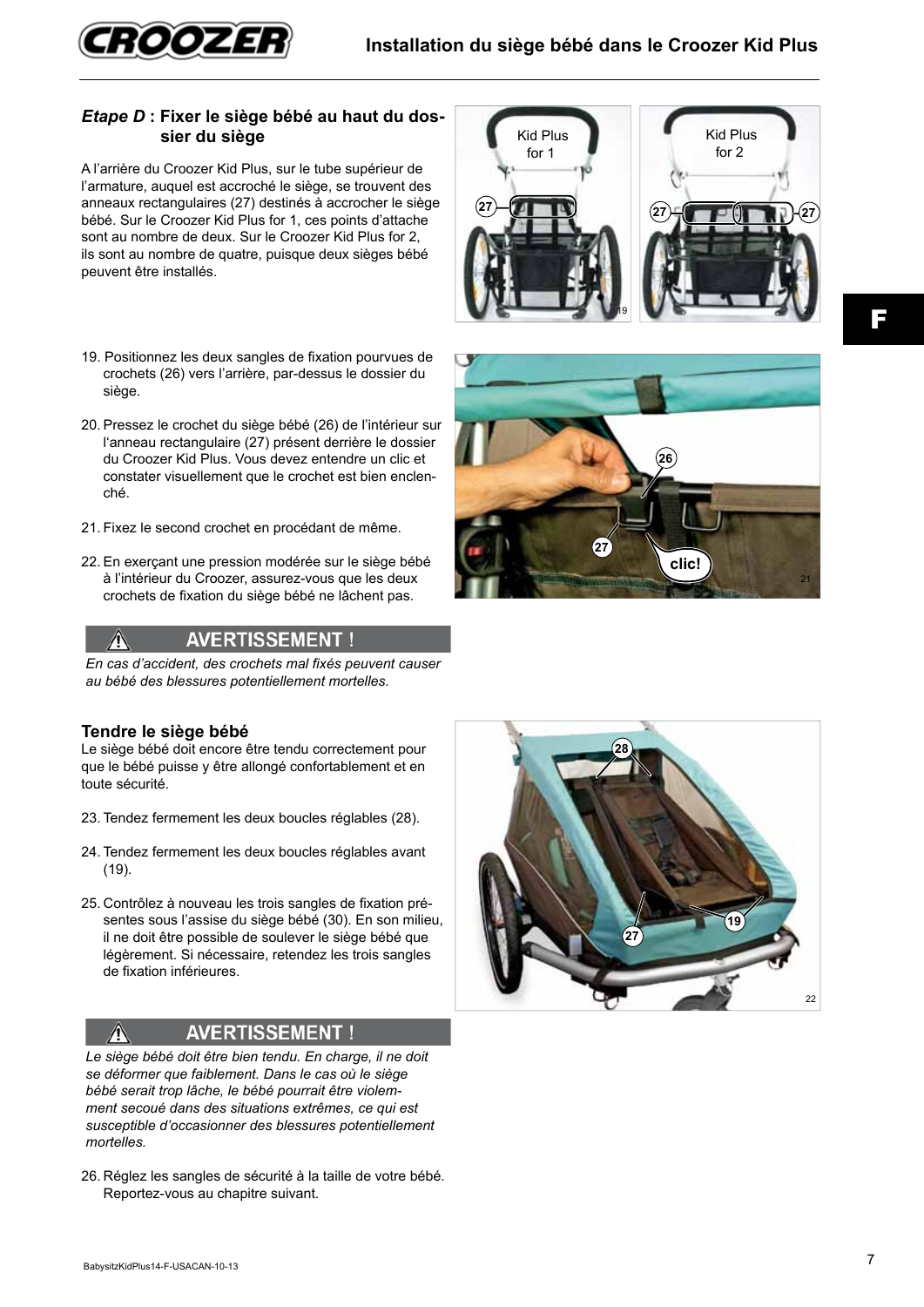### **Transporter bébé en toute sécurité**

#### **Attacher et détacher bébé**

 $\sqrt{N}$ 

### **AVERTISSEMENT!**

*Attachez votre bébé en toutes circonstances ! Dans le cas contraire, votre bébé pourrait subir des blessures potentiellement mortelles.* 

### **AVERTISSEMENT!**

*Des sangles de sécurité trop lâches ou des boucles mal verrouillées peuvent occasionner en cas d'accident des blessures potentiellement mortelles à votre bébé.*

- 1. Asseyez votre bébé dans le siège bébé après avoir ouvert les boucles rapides des sangles de sécurité.
- 2. Positionnez les deux bretelles (1) sur les épaules du bébé.
- 3. Faites passer la sangle d'entre-jambe munie des protections rembourrées d'entre-jambe (3) et de poitrine (4) entre les jambes de bébé.
- 4. Faites passer les bretelles (1) et leurs boucles mâles (5) dans les boucles en caoutchouc (6) de la protection rembourrée de poitrine.
- 5. Insérez les deux boucles mâles (5) des bretelles dans la boucle centrale (7) logée dans la protection de poitrine. Vous devez entendre deux clics et constater visuellement que les boucles sont bien verrouillées.
- 6. Ensuite, réglez les sangles de sécurité en fonction de la stature du bébé. Pour davantage d'informations, reportez-vous au chapitre suivant : « Régler les sangles de sécurité à la taille de l'enfant », en p. 10.
- 7. Pour détacher bébé, pressez le bouton (8) de la boucle centrale. Les deux boucles mâles (5) se détachent de la boucle centrale.

 Une autre solution est de laisser les bretelles solidaires de la boucle centrale et de défaire la sangle d'entrejambe (8) en passant les bretelles et la protection de poitrine par-dessus la tête du bébé.







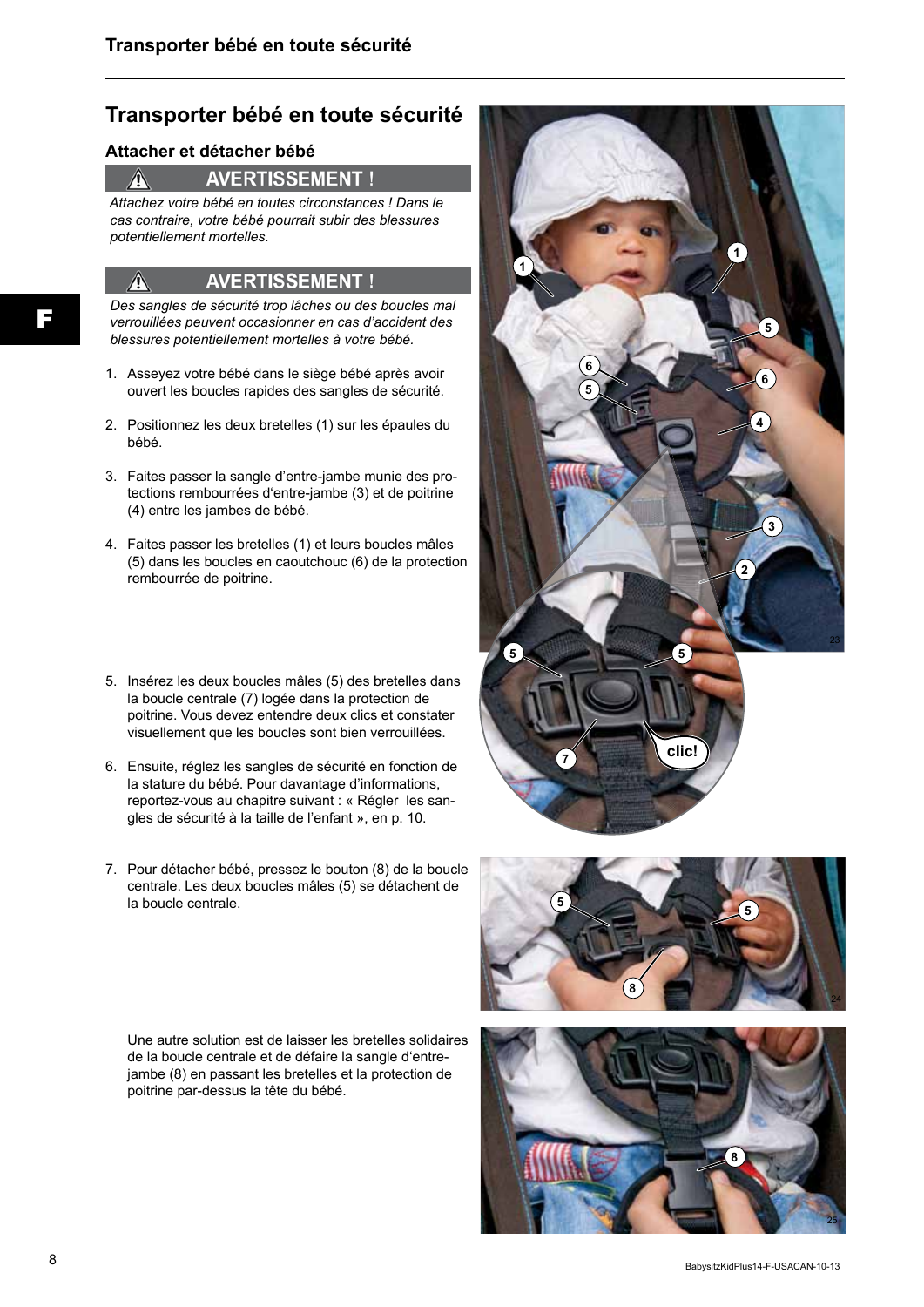

 $\sqrt{N}$ 

#### **Régler le harnais de sécurité selon la stature du bébé**

- 1. Asseyez votre bébé dans le siège bébé après avoir ouvert le boucles rapides des sangles de sécurité.
- 2. Attachez le bébé comme décrit précédemment.
- 3. Dans le cas où les bretelles ne seraient pas enfilées à la bonne hauteur dans le siège bébé, remédiez-y (cf. p. 6).

### **AVERTISSEMENT!**

*L'espace libre entre les bretelles et les épaules du bébé devrait être le plus réduit possible afin d'assurer un maintien optimal du bébé dans le siège bébé. Si les bretelles sont trop lâches, le bébé ne sera pas suffisamment plaqué dans son siège, ce qui en cas d'accident, peut causer des blessures potentiellement mortelles. Si elle sont trop serrées, les bretelles peuvent éventuellement provoquer un cisaillement douloureux pour le bébé.*

- 4. Les bretelles sont réglables en longueur en déplaçant les boucles coulissantes (9).
- 5. La sangle d'entre-jambe se règle en longueur en serrant ou en desserrant la sangle au niveau de la boucle mâle (10).

Réglez les sangles de sécurité de telle sorte que le bébé soit bien maintenu sans subir de cisaillement du fait d'une tension excessive.

#### **AVERTISSEMENT!**  $\Lambda$

*Des sangles de sécurité trop lâches ou des boucles mal verrouillées peuvent occasionner en cas d'accident des blessures potentiellement mortelles au bébé.*

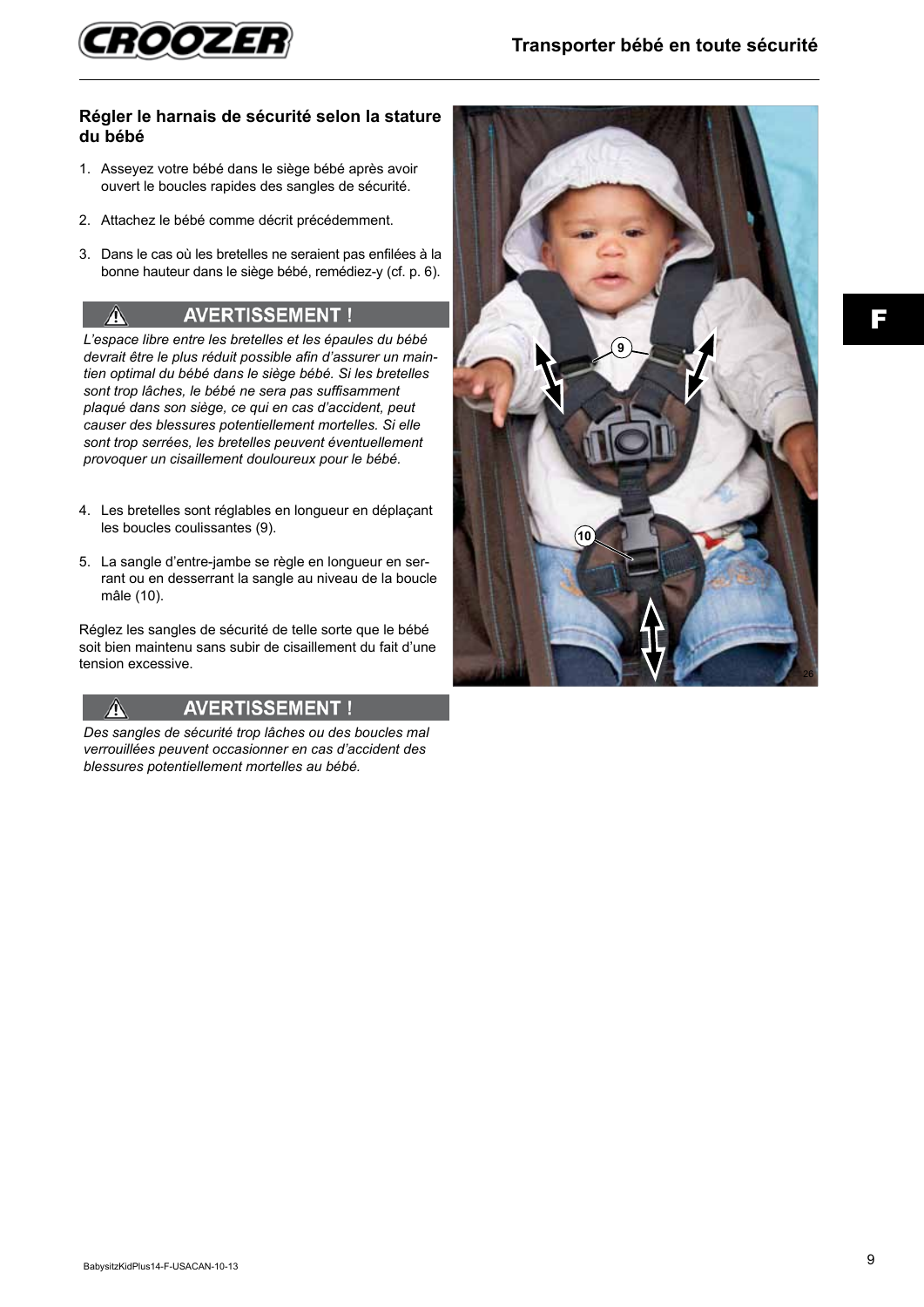### **Conseil : en route avec votre bébé**

Soyez prudents quand vous vous déplacez avec votre bébé. Commencez doucement par des trajets brefs et laissez-lui le temps de s'habituer.

Veillez à une ventilation correcte et à une tenue vestimentaire adaptée. Sous une housse anti-pluie, la température peut augmenter sensiblement quand le soleil brille. L'hiver en revanche, les bébés se refroidissent plus rapidement que la personne qui pousse la poussette. En hiver, couvrez bien votre enfant. Vous pouvez aussi utiliser la chancelière disponible en accessoire.

Pensez à emmener de petits jouets afin d'occuper bébé et, lors de trajets prolongés, pensez à ménager suffisamment de pauses. Soyez attentif aux réactions de votre bébé, a fortiori sur revêtement accidenté. Soyez prudentet ralentissez si nécessaire.

Si le bébé est déjà capable de se tenir assis seul et qu'il est devenu trop grand pour le siège bébé, vous pourrez vous procurer chez un détaillant le soutien de siège disponible comme accessoire.

# **Nettoyage, conservation et élimination**

Le siège bébé est d'entretien facile. Aucune tâche d'entretien particulière n'est nécessaire. Les petites souillures seront essuyées à l'aide d'un chiffon ou d'une éponge avec de l'eau savonneuse ou un nettoyant ménager non agressif. En cas de salissures plus importantes, démontez le siège bébé et lavez-le à la main et à l'eau tiède. Ne lavez pas le siège bébé en machine et n'utilisez jamais de solvants ni de détachants.

Stockez toujours le siège bébé dans un local bien ventilé et sec, pour éviter la formation de moisissures. Si vous devez ranger le siège bébé pour une durée prolongée, stockez-le au sec et emballé.

Le siège bébé est d'une très grande durabilité. Néanmoins, sa durée de vie ne sera pas infinie. En particulier à la suite d'un accident, le siège bébé ne doit plus être utilisé. Assurez-vous qu'il soit éliminé dans le respect des règles et de l'environnement.

# **Données techniques**

| Dimensions I x h x prof.              | 7.5 x 29 x 6 pouces<br>$(19 \times 74 \times 16 \text{ cm})$ |
|---------------------------------------|--------------------------------------------------------------|
| Age pour lequel il est conçu          | 1 $\land$ 10 mois                                            |
| Taille pour laquelle il est conçu     | jusqu'à 29.5 pouces (75 cm)                                  |
| Poids pour lequel il est conçu        | jusqu'à 22 lbs (10 kg)                                       |
| Modèles pour lesquels il est<br>conçu | Croozer Kid Plus for 1<br>Croozer Kid Plus for 2             |

## **Garantie limitée du fabricant**

#### **Qu'est-ce qui est couvert par la garantie ?**

Cette garantie s'étend aux vices de fonctionnement, de matériau et/ou de fabrication de votre nouveau le siège bébé.

#### **Combien de temps la garantie est-elle valable ?**

Cette garantie limitée est valable pour une durée de un (1) an. La garantie court à partir de la date à laquelle vous avez acheté votre le siège bébé. Nous vous prions de conserver votre facture comme preuve d'achat.

#### **Qui bénéficie de la garantie ?**

Cette garantie ne s'applique qu'au premier acquéreur et n'est donc pas transmissible.

#### **Qu'est-ce qui n'est pas couvert par la garantie ?**

Cette garantie ne couvre pas les dommages dus à un usage contraire à la destination du produit ou inadapté, au non-respect des informations et avertissements contenus dans le mode d'emploi, à un montage ou un entretien inadaptés, ainsi qu'à l'utilisation d'accessoires ou pièces de rechanges inadaptés.

L'usure normale n'est pas couverte par la garantie. L'atteinte de la limite d'usure des différentes pièces dépend fortement du style et de l'intensité d'utilisation adoptés par chaque utilisateur et de l'entretien, ainsi que des facteurs suivants :

- la charge transportée du fait des passagers
	- facteurs météorologiques :
	- ultra-violets
	- humidité
	- saleté
	- température
	- salinité de l'air
	- contact avec l'eau salée
	- salage des routes
- le remisage
- produits d'entretien utilisés

#### **Ce que nous faisons**

Pour les vices de fonctionnement, les vices de matériau et de fabrication présentés par le siège bébé, nous procédons soit au remplacement gratuit du produit, soit à une réparation gratuite.

#### **Que devez-vous faire pour pouvoir bénéficier des services ou prestations de garantie ?**

Visitez notre site : **www.croozerdesigns.com**. Ecriveznous un courriel : croozer@croozerdesigns.com et donnez une description la plus précise possible du désordre. Soit nous vous inviterons à nous expédier à nos frais le siège bébé en vue d'une réparation, soit nous procéderons à l'échange gratuit du produit défectueux.

Service clients : CAN / US 1-855 649 7195

#### **Lois en vigueur dans chaque Etat ou pays**

Cette garantie du fabricant vous reconnaît un certain nombre de droits. Vous bénéficiez éventuellement légalement de droits supplémentaires selon les pays.

F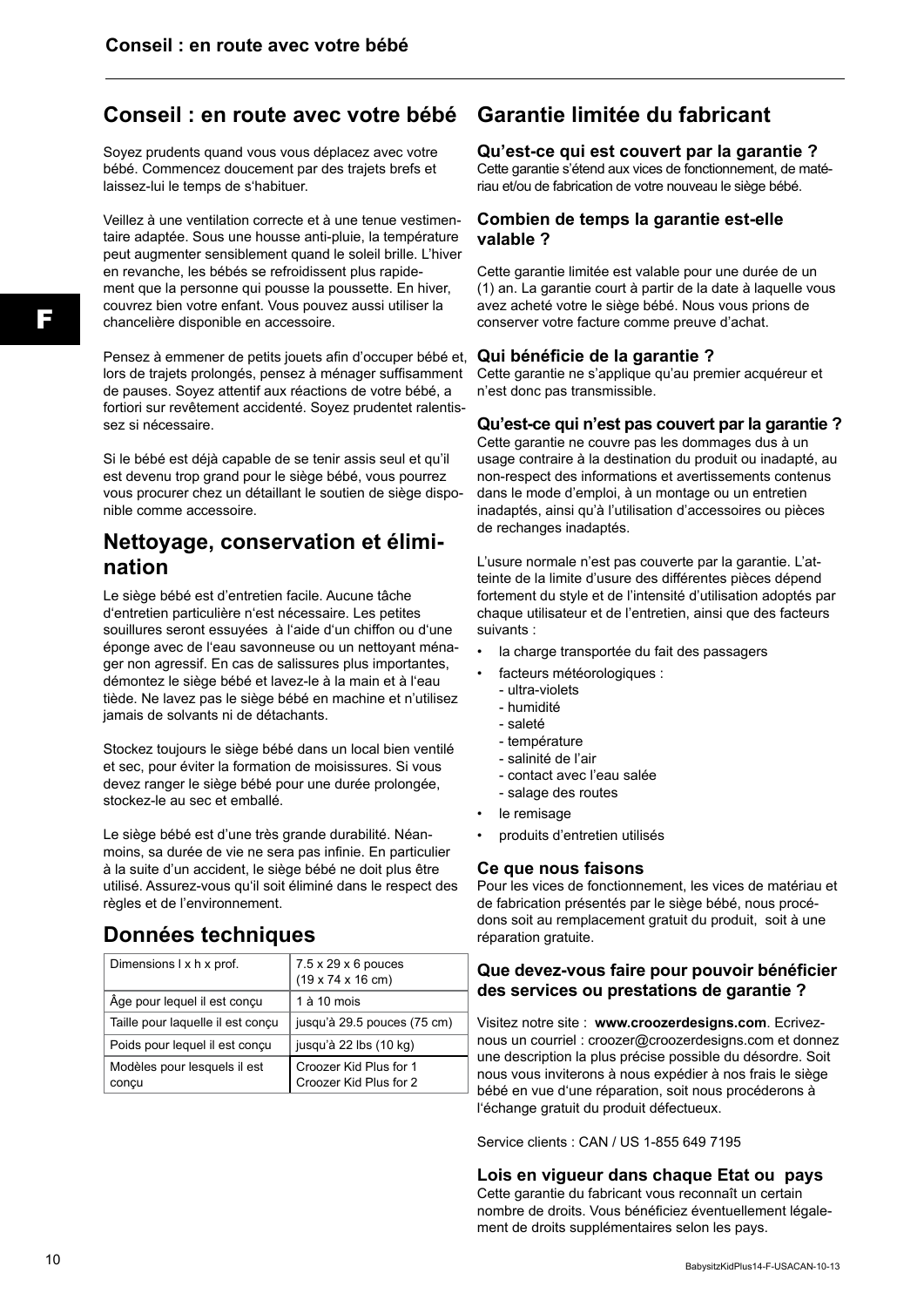

## **Accessoires pour le transport de bébés**

#### **Chancelière hiver pour bébé**

Pour bébés, Air-Tech gris foncé, fourrure coton gris clair, idéale pour le siège bébé



#### **Soutien de siège**

Pour bébés d'environ 10 à 24 mois devenus trop grands pour le siège bébé. Réglable en hauteur, en deux parties.



Pratique pour offrir de l'ombre à votre enfant, dans la teinte du Croozer Kid Plus (sky blue)

**Housse anti-pluie** Pour la monoplace ou la biplace

# MENTIONS LÉGALES

**Publié par** : Zwei plus zwei GmbH Oskar-Jaeger-Str. 125 50825 Cologne Allemagne

Copyright © 2013 Zwei plus zwei GmbH. Tous droits réservés. La reproduction, la diffusion ou l'utilisation non autorisées des textes, indications et images de ce mode d'emploi est interdite.

Vous pouvez commander des modes d'emplois supplémentaires pour l'utilisation de ce véhicule auprès de Zwei plus zwei GmbH ou les télécharger sur le site www.croozerdesigns.com. Ce mode d'emploi a été rédigé avec le plus grand soin. Toutefois, si vous trouvez une erreur, nous vous serions reconnaissants de nous l'indiquer pour que nous puissions la corriger.

**Conception, texte, réalisation graphique et rédaction :** W. Piontek

**Photos :** W. Piontek et Zwei plus zwei GmbH



28